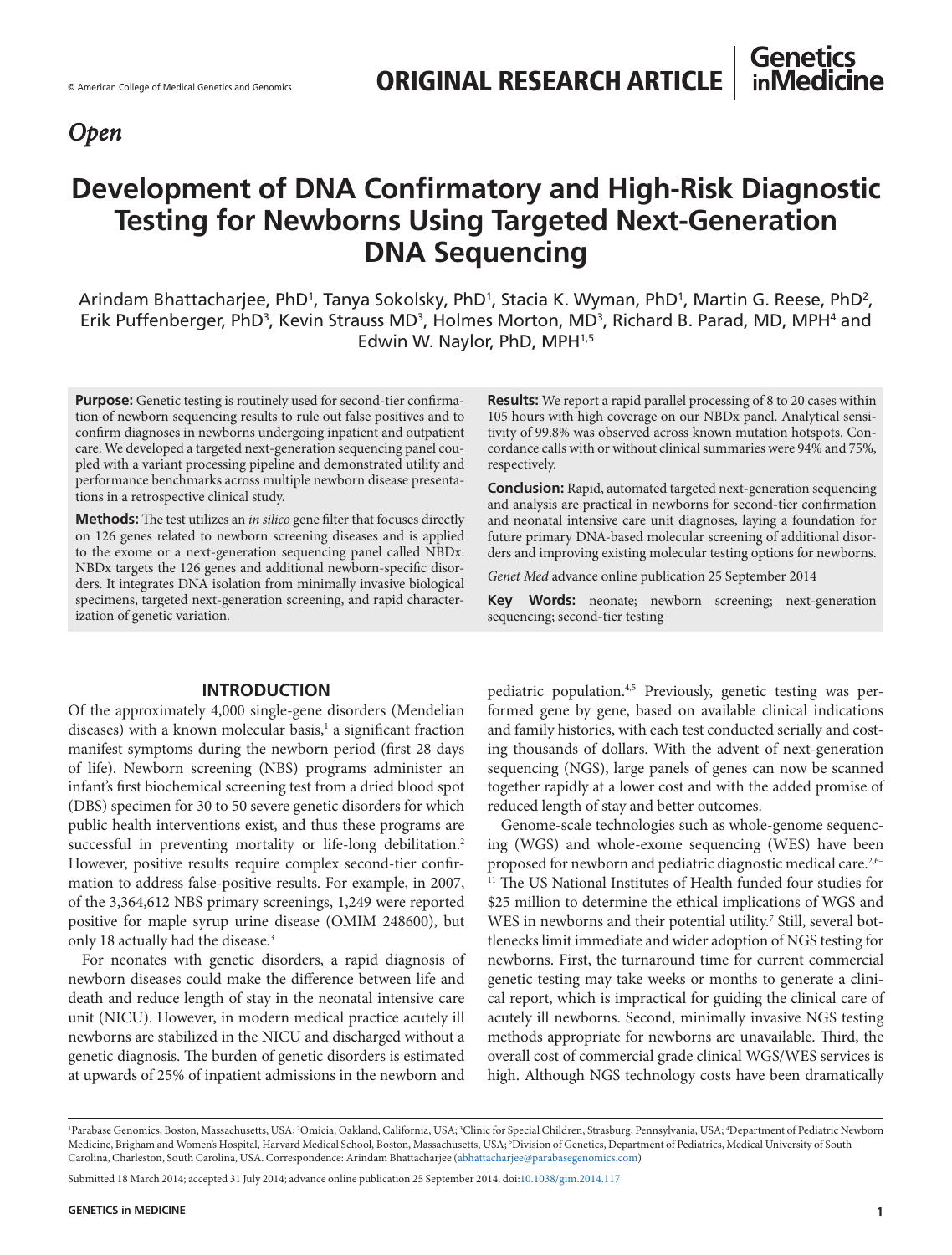reduced, they constitute a small proportion of the overall cost, which is dominated by clinical and reimbursement staffing and ancillary assay costs that do not decrease over time.

A targeted next-generation sequencing (TNGS) assay can cost-effectively address second-tier and diagnostic testing of newborns (**Figure 1a**) by selectively sequencing genomic regions of interest, typically coding exons, by enrichment in a physical DNA capture step (**Figure 1b**). TNGS can be re-purposed to also provide comprehensive coverage of elements such as introns. In many situations, the indicated symptoms can guide a focused investigation of specific disease genes (*in silico* gene filter; **Figure 1a**). This has the advantages of a rapid test, lower cost of interpretation, and avoidance of delays encountered with serial single-gene testing and ethical concerns of genome-scale NGS (surrounding unrecognized pathologic variants or unanticipated findings).

It is impractical for newborns, who have small total blood volumes, to routinely provide the 2 to 10 ml of whole blood typically requested for high-quality NGS services. Minimally invasive specimen types, such as DBS (wherein one spot is equivalent to 50  $\mu$ l),<sup>12</sup> are widely utilized for newborns, and if incorporated into the NGS workflow, will be more practical—avoiding the stringent specimen handling that is otherwise necessary and allowing accessibility in lowresource environments.

Time to results is critical for prompt treatment and management of life-threatening genetic disorders in newborns. The rapid diagnosis of phenylketonuria (OMIM 261600) from DBS,<sup>2,12</sup> combined with early initiation of a low-phenylalanine diet and/or tetrahydrobiopterin therapy, demonstrated how NBS can prevent onset of symptoms, including profound mental retardation. Over the years, with technological advances, additional treatable or manageable metabolic disorders have been added to NBS programs.<sup>13-18</sup>

Second-tier DNA molecular analysis after NBS has been used for confirmation of common mutations for sickle cell disease (OMIM 141900),<sup>19</sup> cystic fibrosis (OMIM 602421),<sup>20,21</sup> and several other metabolic disorders,<sup>22-24</sup> but these mutations may vary in frequency depending on population, limiting its utility. NGSbased second-tier testing has the advantage of improving performance of the primary biochemical NBS by reducing false positives (and parental anxiety), identifying de novo variants, and distinguishing genotypes associated with milder phenotypes (e.g., the mild R117H compared with the common pathological ΔF508 in cystic fibrosis).21 NGS second-tier DNA testing also lays the foundation for future primary DNA-based screening programs,



**Figure 1 Algorithm and workflow for next-generation sequencing (NGS)-based newborn confirmatory and diagnostic testing.** (**a**) Exome (wholeexome sequencing, WES) and 126-gene panel (NBDx) analysis using in silico gene filters. A subset of the exome or targeted NGS panel can be interpreted utilizing a simple newborn-disease-specific in silico gene filter that includes diseases interrogated through NBS, or disorders that have a chance of early onset or presenting symptoms in the neonatal intensive care unit (NICU). This focused approach minimizes the problem of incidental findings and variants of unknown significance. Custom panels may be applied, for example, to identify sequence abnormalities in hearing loss genes, or genes associated with other common NICU phenotypes. Secondary validations will be required by Sanger sequencing or alternative technologies, in which there are exceptions, or for secondary confirmation of *cis* or *trans* heterozygotes. (**b**) Workflow for WES and NBDx. (1) DNA is isolated from a patient blood sample, including dried blood spot, commonly used for newborn screening. (2) Target DNA capture using Roche Nimblegen SeqCap EZ WES Library v2.0 and sequencing on the Illumina HiSeq 2000 or 2500 (3) Raw data sequence calling and alignment by Genome Analysis Toolkit v2.0 (4) Analysis and interpretation of variant calls by Omicia.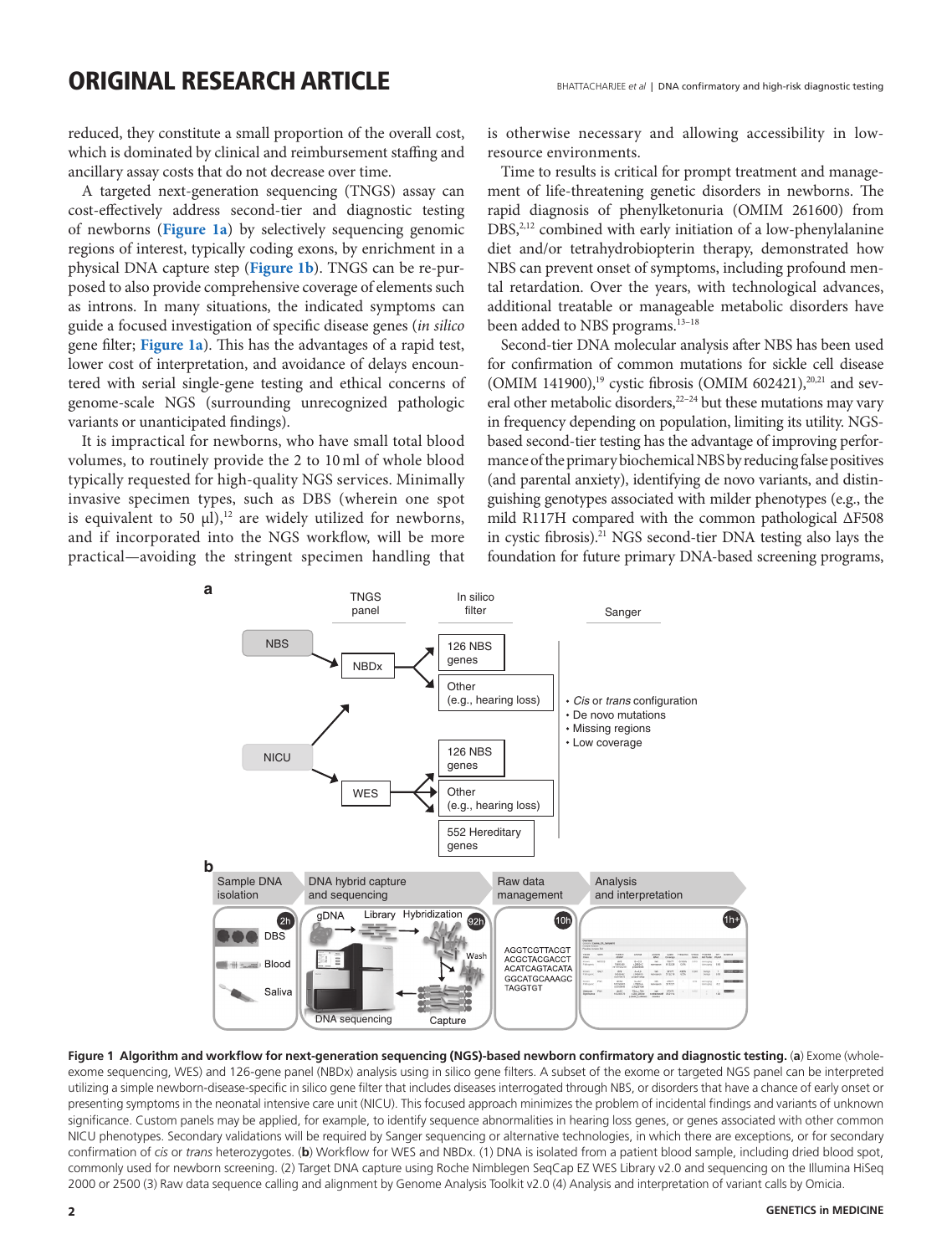# **Table 1** In silico filter for 126 NBS genes

| <b>Disorder</b><br><b>Disorder</b><br>OMIM no.<br>OMIM no.<br>Gene<br>ID no.<br>Gene<br>ID no.<br>Gene<br>ID no.<br>Disorder OMIM no.<br>$1^{b-d}$<br>51<br>207800<br>ACADL<br>609576<br>101<br><b>TSHB</b><br>ARG1<br>188540<br>52<br>$102^{b-d}$<br>$\overline{2}$<br>ASL<br>207900<br><b>ACADM</b><br>201450<br><b>TSHR</b><br>603372<br>$\mathsf 3$<br>GSS<br>$53^{c,d}$<br>266130<br><b>ACADS</b><br>201470<br>103 <sup>b</sup><br>CYP11B1<br>610613<br>$4^{b-d}$<br>104 <sup>b</sup><br>OPLAH<br>260005<br>54<br><b>ACADVL</b><br>201475<br>CYP17A1<br>609300<br>5<br>CPS1<br>237300<br>55<br>CPT1A<br>255120<br>105<br>CYP21A2<br>613815<br>6<br>ASS <sub>1</sub><br>215700<br>56<br>CPT <sub>2</sub><br>255110<br>106 <sup>b</sup><br>HSD3B2<br>613890<br>$7b-d$<br>$57b-d$<br>DECR1<br>107<br>SLC25A13<br>603859<br>222745<br><b>STAR</b><br>600617<br>8<br>CBS<br>58<br>236200<br><b>HADH</b><br>601609<br>$Q^{a,c,d}$<br>59 <sup>b</sup><br>MTHFR<br>236250<br>SLC25A20<br>212138<br>$10^{b-d}$<br>60 <sup>b</sup><br><b>MTRR</b><br>602568<br>SLC22A5<br>212140<br>$11^{b-d}$<br>61<br>MAT <sub>1</sub> A<br>610550<br><b>ETFA</b><br>608053<br>$12^{b-d}$<br><b>OAT</b><br>258870<br>62<br><b>ETFB</b><br>130410<br>13<br>238970<br>63<br><b>ETFDH</b><br>231675<br>New conditions added to in silico filter<br>SLC25A15<br>64<br>14 <sup>a</sup><br>PAH<br>261600<br><b>HADHA</b><br>143450<br>$15^{b-d}$<br>GCH1<br>233910<br>65<br><b>HADHB</b><br>143450<br>ID no.<br>Gene<br>Disorder OMIM no.<br>$16^{b-d}$<br>66a<br><b>QDPR</b><br>261630<br><b>BTD</b><br>253260<br>$17^{b-d}$<br>PCBD1<br>264070<br>67a<br><b>CFTR</b><br>602421<br>108<br><b>ALDOB</b><br>612724<br>$18^{b-d}$<br>68<br>PTS<br>GALT<br>109a<br><b>CTNS</b><br>261640<br>606999<br>606272<br>$19^{b-d}$<br>SPR<br>$69b-d$<br>GALE<br>612716<br>606953<br>$110^{b-d}$<br>AASS<br>238700<br>20 <sup>a</sup><br>70 <sup>b</sup><br>GALK1<br>$111^{c,d}$<br><b>HGD</b><br><b>BCKDHA</b><br>248600<br>604313<br>203500<br>21 <sup>a</sup><br>248600<br>71<br><b>HBB</b><br>$112^{b-d}$<br>HGMCS2<br><b>BCKDHB</b><br>141900<br>600234<br>22 <sup>b</sup><br>$113^{c,d}$<br>DBT<br>248600<br>72<br>G6PD<br>305900<br>SERPINA1<br>107400<br>73<br>23<br>DLD<br>ADA<br>$114^{b-d}$<br>238331<br>102700<br>SLC7A7<br>603593<br>74<br>24<br><b>FAH</b><br>276700<br>RAG1<br>179615<br>115<br>IDUA<br>252800<br>$25^{b,c}$<br>75<br>TAT<br>116 <sup>b</sup><br>IDS<br>276600<br>RAG2<br>179616<br>300823<br>$26^{b,c}$<br>$76^{b-d}$<br><b>HPD</b><br>$117^{b-d}$<br>276710<br>IL7R<br>146661<br><b>GALNS</b><br>612222<br>$77b-d$<br>27<br><b>HMGCL</b><br>246450<br>IL2RA<br>147730<br>GLB1<br>118<br>611458<br>28 <sup>a</sup><br>GCDH<br>231670<br>78<br><b>IL2RG</b><br>308380<br>119<br>ARSB<br>611542<br>$29b-d$<br>79b-d<br>C7orf10<br>231690<br>PTPRC<br>GUSB<br>151460<br>120<br>611499<br>$30b-d$<br>80 <sup>b</sup><br>$C$ D3E<br>ACAD8<br>604773<br>186830<br>121<br>ATP7B<br>606882<br>81 <sup>b</sup><br>31<br>IVD<br>243500<br>CD3D<br>122<br>GBA<br>186790<br>606463<br>32c,d<br>82<br><b>ACADSB</b><br>600301<br>DCLRE1C<br>605988<br>123<br>GAA<br>606800<br>$33b-d$<br>83 <sup>b</sup><br>124<br>MCCC1<br>210200<br>NHEJ1<br>311290<br>GALC<br>606890<br>34 <sub>c,d</sub><br>84<br>125<br><b>OTC</b><br>MCCC2<br>609014<br>JAK3<br>600173<br>311250<br>$85^{b-d}$<br>35<br>A U H<br>250950<br>ZAP70<br>176947<br>126<br>NAGS<br>608300<br>86 <sup>b</sup><br>36<br><b>TAZ</b><br>LIG4<br>302060<br>601837<br>$87b-d$<br><b>PNP</b><br>37<br>OPA3<br>258501<br>164050<br>$88^{b-d}$<br>38<br><b>MUT</b><br>251000<br>LCK<br>153390<br>$89b-d$<br>39 <sup>b</sup><br>DUOX2<br><b>MMAA</b><br>251100<br>606759<br>$90b-d$<br>40<br><b>MMAB</b><br>251110<br>DUOXA2<br>612772<br>$91^{b-d}$<br>277400<br>FOXE1<br>602617<br>41<br><b>MMACHC</b><br>$42b-d$<br>92<br><b>MMADHC</b><br>277410<br>LHX3<br>600577<br>$43^{b-d}$<br>$93b-d$<br>277380<br>$NKX2-1$<br>600635<br>LMBRD1<br>$44^{b-d}$<br>$94^{b-d}$<br><b>MTR</b><br>156570<br><b>NKX2-5</b><br>600584<br>$45b-d$<br>$95b-d$<br>PAX8<br>TCN <sub>2</sub><br>613441<br>167415<br>46 <sup>b</sup><br>ACAT1<br>203750<br>96<br>POU1F1<br>173110<br>47a,b<br>PCCA<br>97<br>282000<br>PROP1<br>601538<br>$48$ <sub>a,b</sub><br>$98b-d$<br>PCCB<br>532000<br>TG<br>188450<br>$99b-d$<br>49 <sup>b</sup><br><b>TPO</b><br><b>HLCS</b><br>253270<br>606765 | Disorders detected by current expanded NBS programs |              |        |             |             |        |  |  |  |  |  |
|-----------------------------------------------------------------------------------------------------------------------------------------------------------------------------------------------------------------------------------------------------------------------------------------------------------------------------------------------------------------------------------------------------------------------------------------------------------------------------------------------------------------------------------------------------------------------------------------------------------------------------------------------------------------------------------------------------------------------------------------------------------------------------------------------------------------------------------------------------------------------------------------------------------------------------------------------------------------------------------------------------------------------------------------------------------------------------------------------------------------------------------------------------------------------------------------------------------------------------------------------------------------------------------------------------------------------------------------------------------------------------------------------------------------------------------------------------------------------------------------------------------------------------------------------------------------------------------------------------------------------------------------------------------------------------------------------------------------------------------------------------------------------------------------------------------------------------------------------------------------------------------------------------------------------------------------------------------------------------------------------------------------------------------------------------------------------------------------------------------------------------------------------------------------------------------------------------------------------------------------------------------------------------------------------------------------------------------------------------------------------------------------------------------------------------------------------------------------------------------------------------------------------------------------------------------------------------------------------------------------------------------------------------------------------------------------------------------------------------------------------------------------------------------------------------------------------------------------------------------------------------------------------------------------------------------------------------------------------------------------------------------------------------------------------------------------------------------------------------------------------------------------------------------------------------------------------------------------------------------------------------------------------------------------------------------------------------------------------------------------------------------------------------------------------------------------------------------------------------------------------------------------------------------------------------------------------------------------------------------------------------------------------------------------------------------------------------------------------------------------------------------------------------------------------------------------------------------------------------------------------------------------------------------------------------------------------------------------------------------------------------------------------------------------------------------------------------------------------------------------------------------------------------------------------------------------------------------------------------------------------------------------------------------------------------------------------------------------------------------------------------------------------------------|-----------------------------------------------------|--------------|--------|-------------|-------------|--------|--|--|--|--|--|
|                                                                                                                                                                                                                                                                                                                                                                                                                                                                                                                                                                                                                                                                                                                                                                                                                                                                                                                                                                                                                                                                                                                                                                                                                                                                                                                                                                                                                                                                                                                                                                                                                                                                                                                                                                                                                                                                                                                                                                                                                                                                                                                                                                                                                                                                                                                                                                                                                                                                                                                                                                                                                                                                                                                                                                                                                                                                                                                                                                                                                                                                                                                                                                                                                                                                                                                                                                                                                                                                                                                                                                                                                                                                                                                                                                                                                                                                                                                                                                                                                                                                                                                                                                                                                                                                                                                                                                                                           |                                                     |              |        |             |             |        |  |  |  |  |  |
|                                                                                                                                                                                                                                                                                                                                                                                                                                                                                                                                                                                                                                                                                                                                                                                                                                                                                                                                                                                                                                                                                                                                                                                                                                                                                                                                                                                                                                                                                                                                                                                                                                                                                                                                                                                                                                                                                                                                                                                                                                                                                                                                                                                                                                                                                                                                                                                                                                                                                                                                                                                                                                                                                                                                                                                                                                                                                                                                                                                                                                                                                                                                                                                                                                                                                                                                                                                                                                                                                                                                                                                                                                                                                                                                                                                                                                                                                                                                                                                                                                                                                                                                                                                                                                                                                                                                                                                                           |                                                     |              |        |             |             |        |  |  |  |  |  |
|                                                                                                                                                                                                                                                                                                                                                                                                                                                                                                                                                                                                                                                                                                                                                                                                                                                                                                                                                                                                                                                                                                                                                                                                                                                                                                                                                                                                                                                                                                                                                                                                                                                                                                                                                                                                                                                                                                                                                                                                                                                                                                                                                                                                                                                                                                                                                                                                                                                                                                                                                                                                                                                                                                                                                                                                                                                                                                                                                                                                                                                                                                                                                                                                                                                                                                                                                                                                                                                                                                                                                                                                                                                                                                                                                                                                                                                                                                                                                                                                                                                                                                                                                                                                                                                                                                                                                                                                           |                                                     |              |        |             |             |        |  |  |  |  |  |
|                                                                                                                                                                                                                                                                                                                                                                                                                                                                                                                                                                                                                                                                                                                                                                                                                                                                                                                                                                                                                                                                                                                                                                                                                                                                                                                                                                                                                                                                                                                                                                                                                                                                                                                                                                                                                                                                                                                                                                                                                                                                                                                                                                                                                                                                                                                                                                                                                                                                                                                                                                                                                                                                                                                                                                                                                                                                                                                                                                                                                                                                                                                                                                                                                                                                                                                                                                                                                                                                                                                                                                                                                                                                                                                                                                                                                                                                                                                                                                                                                                                                                                                                                                                                                                                                                                                                                                                                           |                                                     |              |        |             |             |        |  |  |  |  |  |
|                                                                                                                                                                                                                                                                                                                                                                                                                                                                                                                                                                                                                                                                                                                                                                                                                                                                                                                                                                                                                                                                                                                                                                                                                                                                                                                                                                                                                                                                                                                                                                                                                                                                                                                                                                                                                                                                                                                                                                                                                                                                                                                                                                                                                                                                                                                                                                                                                                                                                                                                                                                                                                                                                                                                                                                                                                                                                                                                                                                                                                                                                                                                                                                                                                                                                                                                                                                                                                                                                                                                                                                                                                                                                                                                                                                                                                                                                                                                                                                                                                                                                                                                                                                                                                                                                                                                                                                                           |                                                     |              |        |             |             |        |  |  |  |  |  |
|                                                                                                                                                                                                                                                                                                                                                                                                                                                                                                                                                                                                                                                                                                                                                                                                                                                                                                                                                                                                                                                                                                                                                                                                                                                                                                                                                                                                                                                                                                                                                                                                                                                                                                                                                                                                                                                                                                                                                                                                                                                                                                                                                                                                                                                                                                                                                                                                                                                                                                                                                                                                                                                                                                                                                                                                                                                                                                                                                                                                                                                                                                                                                                                                                                                                                                                                                                                                                                                                                                                                                                                                                                                                                                                                                                                                                                                                                                                                                                                                                                                                                                                                                                                                                                                                                                                                                                                                           |                                                     |              |        |             |             |        |  |  |  |  |  |
|                                                                                                                                                                                                                                                                                                                                                                                                                                                                                                                                                                                                                                                                                                                                                                                                                                                                                                                                                                                                                                                                                                                                                                                                                                                                                                                                                                                                                                                                                                                                                                                                                                                                                                                                                                                                                                                                                                                                                                                                                                                                                                                                                                                                                                                                                                                                                                                                                                                                                                                                                                                                                                                                                                                                                                                                                                                                                                                                                                                                                                                                                                                                                                                                                                                                                                                                                                                                                                                                                                                                                                                                                                                                                                                                                                                                                                                                                                                                                                                                                                                                                                                                                                                                                                                                                                                                                                                                           |                                                     |              |        |             |             |        |  |  |  |  |  |
|                                                                                                                                                                                                                                                                                                                                                                                                                                                                                                                                                                                                                                                                                                                                                                                                                                                                                                                                                                                                                                                                                                                                                                                                                                                                                                                                                                                                                                                                                                                                                                                                                                                                                                                                                                                                                                                                                                                                                                                                                                                                                                                                                                                                                                                                                                                                                                                                                                                                                                                                                                                                                                                                                                                                                                                                                                                                                                                                                                                                                                                                                                                                                                                                                                                                                                                                                                                                                                                                                                                                                                                                                                                                                                                                                                                                                                                                                                                                                                                                                                                                                                                                                                                                                                                                                                                                                                                                           |                                                     |              |        |             |             |        |  |  |  |  |  |
|                                                                                                                                                                                                                                                                                                                                                                                                                                                                                                                                                                                                                                                                                                                                                                                                                                                                                                                                                                                                                                                                                                                                                                                                                                                                                                                                                                                                                                                                                                                                                                                                                                                                                                                                                                                                                                                                                                                                                                                                                                                                                                                                                                                                                                                                                                                                                                                                                                                                                                                                                                                                                                                                                                                                                                                                                                                                                                                                                                                                                                                                                                                                                                                                                                                                                                                                                                                                                                                                                                                                                                                                                                                                                                                                                                                                                                                                                                                                                                                                                                                                                                                                                                                                                                                                                                                                                                                                           |                                                     |              |        |             |             |        |  |  |  |  |  |
|                                                                                                                                                                                                                                                                                                                                                                                                                                                                                                                                                                                                                                                                                                                                                                                                                                                                                                                                                                                                                                                                                                                                                                                                                                                                                                                                                                                                                                                                                                                                                                                                                                                                                                                                                                                                                                                                                                                                                                                                                                                                                                                                                                                                                                                                                                                                                                                                                                                                                                                                                                                                                                                                                                                                                                                                                                                                                                                                                                                                                                                                                                                                                                                                                                                                                                                                                                                                                                                                                                                                                                                                                                                                                                                                                                                                                                                                                                                                                                                                                                                                                                                                                                                                                                                                                                                                                                                                           |                                                     |              |        |             |             |        |  |  |  |  |  |
|                                                                                                                                                                                                                                                                                                                                                                                                                                                                                                                                                                                                                                                                                                                                                                                                                                                                                                                                                                                                                                                                                                                                                                                                                                                                                                                                                                                                                                                                                                                                                                                                                                                                                                                                                                                                                                                                                                                                                                                                                                                                                                                                                                                                                                                                                                                                                                                                                                                                                                                                                                                                                                                                                                                                                                                                                                                                                                                                                                                                                                                                                                                                                                                                                                                                                                                                                                                                                                                                                                                                                                                                                                                                                                                                                                                                                                                                                                                                                                                                                                                                                                                                                                                                                                                                                                                                                                                                           |                                                     |              |        |             |             |        |  |  |  |  |  |
|                                                                                                                                                                                                                                                                                                                                                                                                                                                                                                                                                                                                                                                                                                                                                                                                                                                                                                                                                                                                                                                                                                                                                                                                                                                                                                                                                                                                                                                                                                                                                                                                                                                                                                                                                                                                                                                                                                                                                                                                                                                                                                                                                                                                                                                                                                                                                                                                                                                                                                                                                                                                                                                                                                                                                                                                                                                                                                                                                                                                                                                                                                                                                                                                                                                                                                                                                                                                                                                                                                                                                                                                                                                                                                                                                                                                                                                                                                                                                                                                                                                                                                                                                                                                                                                                                                                                                                                                           |                                                     |              |        |             |             |        |  |  |  |  |  |
|                                                                                                                                                                                                                                                                                                                                                                                                                                                                                                                                                                                                                                                                                                                                                                                                                                                                                                                                                                                                                                                                                                                                                                                                                                                                                                                                                                                                                                                                                                                                                                                                                                                                                                                                                                                                                                                                                                                                                                                                                                                                                                                                                                                                                                                                                                                                                                                                                                                                                                                                                                                                                                                                                                                                                                                                                                                                                                                                                                                                                                                                                                                                                                                                                                                                                                                                                                                                                                                                                                                                                                                                                                                                                                                                                                                                                                                                                                                                                                                                                                                                                                                                                                                                                                                                                                                                                                                                           |                                                     |              |        |             |             |        |  |  |  |  |  |
|                                                                                                                                                                                                                                                                                                                                                                                                                                                                                                                                                                                                                                                                                                                                                                                                                                                                                                                                                                                                                                                                                                                                                                                                                                                                                                                                                                                                                                                                                                                                                                                                                                                                                                                                                                                                                                                                                                                                                                                                                                                                                                                                                                                                                                                                                                                                                                                                                                                                                                                                                                                                                                                                                                                                                                                                                                                                                                                                                                                                                                                                                                                                                                                                                                                                                                                                                                                                                                                                                                                                                                                                                                                                                                                                                                                                                                                                                                                                                                                                                                                                                                                                                                                                                                                                                                                                                                                                           |                                                     |              |        |             |             |        |  |  |  |  |  |
|                                                                                                                                                                                                                                                                                                                                                                                                                                                                                                                                                                                                                                                                                                                                                                                                                                                                                                                                                                                                                                                                                                                                                                                                                                                                                                                                                                                                                                                                                                                                                                                                                                                                                                                                                                                                                                                                                                                                                                                                                                                                                                                                                                                                                                                                                                                                                                                                                                                                                                                                                                                                                                                                                                                                                                                                                                                                                                                                                                                                                                                                                                                                                                                                                                                                                                                                                                                                                                                                                                                                                                                                                                                                                                                                                                                                                                                                                                                                                                                                                                                                                                                                                                                                                                                                                                                                                                                                           |                                                     |              |        |             |             |        |  |  |  |  |  |
|                                                                                                                                                                                                                                                                                                                                                                                                                                                                                                                                                                                                                                                                                                                                                                                                                                                                                                                                                                                                                                                                                                                                                                                                                                                                                                                                                                                                                                                                                                                                                                                                                                                                                                                                                                                                                                                                                                                                                                                                                                                                                                                                                                                                                                                                                                                                                                                                                                                                                                                                                                                                                                                                                                                                                                                                                                                                                                                                                                                                                                                                                                                                                                                                                                                                                                                                                                                                                                                                                                                                                                                                                                                                                                                                                                                                                                                                                                                                                                                                                                                                                                                                                                                                                                                                                                                                                                                                           |                                                     |              |        |             |             |        |  |  |  |  |  |
|                                                                                                                                                                                                                                                                                                                                                                                                                                                                                                                                                                                                                                                                                                                                                                                                                                                                                                                                                                                                                                                                                                                                                                                                                                                                                                                                                                                                                                                                                                                                                                                                                                                                                                                                                                                                                                                                                                                                                                                                                                                                                                                                                                                                                                                                                                                                                                                                                                                                                                                                                                                                                                                                                                                                                                                                                                                                                                                                                                                                                                                                                                                                                                                                                                                                                                                                                                                                                                                                                                                                                                                                                                                                                                                                                                                                                                                                                                                                                                                                                                                                                                                                                                                                                                                                                                                                                                                                           |                                                     |              |        |             |             |        |  |  |  |  |  |
|                                                                                                                                                                                                                                                                                                                                                                                                                                                                                                                                                                                                                                                                                                                                                                                                                                                                                                                                                                                                                                                                                                                                                                                                                                                                                                                                                                                                                                                                                                                                                                                                                                                                                                                                                                                                                                                                                                                                                                                                                                                                                                                                                                                                                                                                                                                                                                                                                                                                                                                                                                                                                                                                                                                                                                                                                                                                                                                                                                                                                                                                                                                                                                                                                                                                                                                                                                                                                                                                                                                                                                                                                                                                                                                                                                                                                                                                                                                                                                                                                                                                                                                                                                                                                                                                                                                                                                                                           |                                                     |              |        |             |             |        |  |  |  |  |  |
|                                                                                                                                                                                                                                                                                                                                                                                                                                                                                                                                                                                                                                                                                                                                                                                                                                                                                                                                                                                                                                                                                                                                                                                                                                                                                                                                                                                                                                                                                                                                                                                                                                                                                                                                                                                                                                                                                                                                                                                                                                                                                                                                                                                                                                                                                                                                                                                                                                                                                                                                                                                                                                                                                                                                                                                                                                                                                                                                                                                                                                                                                                                                                                                                                                                                                                                                                                                                                                                                                                                                                                                                                                                                                                                                                                                                                                                                                                                                                                                                                                                                                                                                                                                                                                                                                                                                                                                                           |                                                     |              |        |             |             |        |  |  |  |  |  |
|                                                                                                                                                                                                                                                                                                                                                                                                                                                                                                                                                                                                                                                                                                                                                                                                                                                                                                                                                                                                                                                                                                                                                                                                                                                                                                                                                                                                                                                                                                                                                                                                                                                                                                                                                                                                                                                                                                                                                                                                                                                                                                                                                                                                                                                                                                                                                                                                                                                                                                                                                                                                                                                                                                                                                                                                                                                                                                                                                                                                                                                                                                                                                                                                                                                                                                                                                                                                                                                                                                                                                                                                                                                                                                                                                                                                                                                                                                                                                                                                                                                                                                                                                                                                                                                                                                                                                                                                           |                                                     |              |        |             |             |        |  |  |  |  |  |
|                                                                                                                                                                                                                                                                                                                                                                                                                                                                                                                                                                                                                                                                                                                                                                                                                                                                                                                                                                                                                                                                                                                                                                                                                                                                                                                                                                                                                                                                                                                                                                                                                                                                                                                                                                                                                                                                                                                                                                                                                                                                                                                                                                                                                                                                                                                                                                                                                                                                                                                                                                                                                                                                                                                                                                                                                                                                                                                                                                                                                                                                                                                                                                                                                                                                                                                                                                                                                                                                                                                                                                                                                                                                                                                                                                                                                                                                                                                                                                                                                                                                                                                                                                                                                                                                                                                                                                                                           |                                                     |              |        |             |             |        |  |  |  |  |  |
|                                                                                                                                                                                                                                                                                                                                                                                                                                                                                                                                                                                                                                                                                                                                                                                                                                                                                                                                                                                                                                                                                                                                                                                                                                                                                                                                                                                                                                                                                                                                                                                                                                                                                                                                                                                                                                                                                                                                                                                                                                                                                                                                                                                                                                                                                                                                                                                                                                                                                                                                                                                                                                                                                                                                                                                                                                                                                                                                                                                                                                                                                                                                                                                                                                                                                                                                                                                                                                                                                                                                                                                                                                                                                                                                                                                                                                                                                                                                                                                                                                                                                                                                                                                                                                                                                                                                                                                                           |                                                     |              |        |             |             |        |  |  |  |  |  |
|                                                                                                                                                                                                                                                                                                                                                                                                                                                                                                                                                                                                                                                                                                                                                                                                                                                                                                                                                                                                                                                                                                                                                                                                                                                                                                                                                                                                                                                                                                                                                                                                                                                                                                                                                                                                                                                                                                                                                                                                                                                                                                                                                                                                                                                                                                                                                                                                                                                                                                                                                                                                                                                                                                                                                                                                                                                                                                                                                                                                                                                                                                                                                                                                                                                                                                                                                                                                                                                                                                                                                                                                                                                                                                                                                                                                                                                                                                                                                                                                                                                                                                                                                                                                                                                                                                                                                                                                           |                                                     |              |        |             |             |        |  |  |  |  |  |
|                                                                                                                                                                                                                                                                                                                                                                                                                                                                                                                                                                                                                                                                                                                                                                                                                                                                                                                                                                                                                                                                                                                                                                                                                                                                                                                                                                                                                                                                                                                                                                                                                                                                                                                                                                                                                                                                                                                                                                                                                                                                                                                                                                                                                                                                                                                                                                                                                                                                                                                                                                                                                                                                                                                                                                                                                                                                                                                                                                                                                                                                                                                                                                                                                                                                                                                                                                                                                                                                                                                                                                                                                                                                                                                                                                                                                                                                                                                                                                                                                                                                                                                                                                                                                                                                                                                                                                                                           |                                                     |              |        |             |             |        |  |  |  |  |  |
|                                                                                                                                                                                                                                                                                                                                                                                                                                                                                                                                                                                                                                                                                                                                                                                                                                                                                                                                                                                                                                                                                                                                                                                                                                                                                                                                                                                                                                                                                                                                                                                                                                                                                                                                                                                                                                                                                                                                                                                                                                                                                                                                                                                                                                                                                                                                                                                                                                                                                                                                                                                                                                                                                                                                                                                                                                                                                                                                                                                                                                                                                                                                                                                                                                                                                                                                                                                                                                                                                                                                                                                                                                                                                                                                                                                                                                                                                                                                                                                                                                                                                                                                                                                                                                                                                                                                                                                                           |                                                     |              |        |             |             |        |  |  |  |  |  |
|                                                                                                                                                                                                                                                                                                                                                                                                                                                                                                                                                                                                                                                                                                                                                                                                                                                                                                                                                                                                                                                                                                                                                                                                                                                                                                                                                                                                                                                                                                                                                                                                                                                                                                                                                                                                                                                                                                                                                                                                                                                                                                                                                                                                                                                                                                                                                                                                                                                                                                                                                                                                                                                                                                                                                                                                                                                                                                                                                                                                                                                                                                                                                                                                                                                                                                                                                                                                                                                                                                                                                                                                                                                                                                                                                                                                                                                                                                                                                                                                                                                                                                                                                                                                                                                                                                                                                                                                           |                                                     |              |        |             |             |        |  |  |  |  |  |
|                                                                                                                                                                                                                                                                                                                                                                                                                                                                                                                                                                                                                                                                                                                                                                                                                                                                                                                                                                                                                                                                                                                                                                                                                                                                                                                                                                                                                                                                                                                                                                                                                                                                                                                                                                                                                                                                                                                                                                                                                                                                                                                                                                                                                                                                                                                                                                                                                                                                                                                                                                                                                                                                                                                                                                                                                                                                                                                                                                                                                                                                                                                                                                                                                                                                                                                                                                                                                                                                                                                                                                                                                                                                                                                                                                                                                                                                                                                                                                                                                                                                                                                                                                                                                                                                                                                                                                                                           |                                                     |              |        |             |             |        |  |  |  |  |  |
|                                                                                                                                                                                                                                                                                                                                                                                                                                                                                                                                                                                                                                                                                                                                                                                                                                                                                                                                                                                                                                                                                                                                                                                                                                                                                                                                                                                                                                                                                                                                                                                                                                                                                                                                                                                                                                                                                                                                                                                                                                                                                                                                                                                                                                                                                                                                                                                                                                                                                                                                                                                                                                                                                                                                                                                                                                                                                                                                                                                                                                                                                                                                                                                                                                                                                                                                                                                                                                                                                                                                                                                                                                                                                                                                                                                                                                                                                                                                                                                                                                                                                                                                                                                                                                                                                                                                                                                                           |                                                     |              |        |             |             |        |  |  |  |  |  |
|                                                                                                                                                                                                                                                                                                                                                                                                                                                                                                                                                                                                                                                                                                                                                                                                                                                                                                                                                                                                                                                                                                                                                                                                                                                                                                                                                                                                                                                                                                                                                                                                                                                                                                                                                                                                                                                                                                                                                                                                                                                                                                                                                                                                                                                                                                                                                                                                                                                                                                                                                                                                                                                                                                                                                                                                                                                                                                                                                                                                                                                                                                                                                                                                                                                                                                                                                                                                                                                                                                                                                                                                                                                                                                                                                                                                                                                                                                                                                                                                                                                                                                                                                                                                                                                                                                                                                                                                           |                                                     |              |        |             |             |        |  |  |  |  |  |
|                                                                                                                                                                                                                                                                                                                                                                                                                                                                                                                                                                                                                                                                                                                                                                                                                                                                                                                                                                                                                                                                                                                                                                                                                                                                                                                                                                                                                                                                                                                                                                                                                                                                                                                                                                                                                                                                                                                                                                                                                                                                                                                                                                                                                                                                                                                                                                                                                                                                                                                                                                                                                                                                                                                                                                                                                                                                                                                                                                                                                                                                                                                                                                                                                                                                                                                                                                                                                                                                                                                                                                                                                                                                                                                                                                                                                                                                                                                                                                                                                                                                                                                                                                                                                                                                                                                                                                                                           |                                                     |              |        |             |             |        |  |  |  |  |  |
|                                                                                                                                                                                                                                                                                                                                                                                                                                                                                                                                                                                                                                                                                                                                                                                                                                                                                                                                                                                                                                                                                                                                                                                                                                                                                                                                                                                                                                                                                                                                                                                                                                                                                                                                                                                                                                                                                                                                                                                                                                                                                                                                                                                                                                                                                                                                                                                                                                                                                                                                                                                                                                                                                                                                                                                                                                                                                                                                                                                                                                                                                                                                                                                                                                                                                                                                                                                                                                                                                                                                                                                                                                                                                                                                                                                                                                                                                                                                                                                                                                                                                                                                                                                                                                                                                                                                                                                                           |                                                     |              |        |             |             |        |  |  |  |  |  |
|                                                                                                                                                                                                                                                                                                                                                                                                                                                                                                                                                                                                                                                                                                                                                                                                                                                                                                                                                                                                                                                                                                                                                                                                                                                                                                                                                                                                                                                                                                                                                                                                                                                                                                                                                                                                                                                                                                                                                                                                                                                                                                                                                                                                                                                                                                                                                                                                                                                                                                                                                                                                                                                                                                                                                                                                                                                                                                                                                                                                                                                                                                                                                                                                                                                                                                                                                                                                                                                                                                                                                                                                                                                                                                                                                                                                                                                                                                                                                                                                                                                                                                                                                                                                                                                                                                                                                                                                           |                                                     |              |        |             |             |        |  |  |  |  |  |
|                                                                                                                                                                                                                                                                                                                                                                                                                                                                                                                                                                                                                                                                                                                                                                                                                                                                                                                                                                                                                                                                                                                                                                                                                                                                                                                                                                                                                                                                                                                                                                                                                                                                                                                                                                                                                                                                                                                                                                                                                                                                                                                                                                                                                                                                                                                                                                                                                                                                                                                                                                                                                                                                                                                                                                                                                                                                                                                                                                                                                                                                                                                                                                                                                                                                                                                                                                                                                                                                                                                                                                                                                                                                                                                                                                                                                                                                                                                                                                                                                                                                                                                                                                                                                                                                                                                                                                                                           |                                                     |              |        |             |             |        |  |  |  |  |  |
|                                                                                                                                                                                                                                                                                                                                                                                                                                                                                                                                                                                                                                                                                                                                                                                                                                                                                                                                                                                                                                                                                                                                                                                                                                                                                                                                                                                                                                                                                                                                                                                                                                                                                                                                                                                                                                                                                                                                                                                                                                                                                                                                                                                                                                                                                                                                                                                                                                                                                                                                                                                                                                                                                                                                                                                                                                                                                                                                                                                                                                                                                                                                                                                                                                                                                                                                                                                                                                                                                                                                                                                                                                                                                                                                                                                                                                                                                                                                                                                                                                                                                                                                                                                                                                                                                                                                                                                                           |                                                     |              |        |             |             |        |  |  |  |  |  |
|                                                                                                                                                                                                                                                                                                                                                                                                                                                                                                                                                                                                                                                                                                                                                                                                                                                                                                                                                                                                                                                                                                                                                                                                                                                                                                                                                                                                                                                                                                                                                                                                                                                                                                                                                                                                                                                                                                                                                                                                                                                                                                                                                                                                                                                                                                                                                                                                                                                                                                                                                                                                                                                                                                                                                                                                                                                                                                                                                                                                                                                                                                                                                                                                                                                                                                                                                                                                                                                                                                                                                                                                                                                                                                                                                                                                                                                                                                                                                                                                                                                                                                                                                                                                                                                                                                                                                                                                           |                                                     |              |        |             |             |        |  |  |  |  |  |
|                                                                                                                                                                                                                                                                                                                                                                                                                                                                                                                                                                                                                                                                                                                                                                                                                                                                                                                                                                                                                                                                                                                                                                                                                                                                                                                                                                                                                                                                                                                                                                                                                                                                                                                                                                                                                                                                                                                                                                                                                                                                                                                                                                                                                                                                                                                                                                                                                                                                                                                                                                                                                                                                                                                                                                                                                                                                                                                                                                                                                                                                                                                                                                                                                                                                                                                                                                                                                                                                                                                                                                                                                                                                                                                                                                                                                                                                                                                                                                                                                                                                                                                                                                                                                                                                                                                                                                                                           |                                                     |              |        |             |             |        |  |  |  |  |  |
|                                                                                                                                                                                                                                                                                                                                                                                                                                                                                                                                                                                                                                                                                                                                                                                                                                                                                                                                                                                                                                                                                                                                                                                                                                                                                                                                                                                                                                                                                                                                                                                                                                                                                                                                                                                                                                                                                                                                                                                                                                                                                                                                                                                                                                                                                                                                                                                                                                                                                                                                                                                                                                                                                                                                                                                                                                                                                                                                                                                                                                                                                                                                                                                                                                                                                                                                                                                                                                                                                                                                                                                                                                                                                                                                                                                                                                                                                                                                                                                                                                                                                                                                                                                                                                                                                                                                                                                                           |                                                     |              |        |             |             |        |  |  |  |  |  |
|                                                                                                                                                                                                                                                                                                                                                                                                                                                                                                                                                                                                                                                                                                                                                                                                                                                                                                                                                                                                                                                                                                                                                                                                                                                                                                                                                                                                                                                                                                                                                                                                                                                                                                                                                                                                                                                                                                                                                                                                                                                                                                                                                                                                                                                                                                                                                                                                                                                                                                                                                                                                                                                                                                                                                                                                                                                                                                                                                                                                                                                                                                                                                                                                                                                                                                                                                                                                                                                                                                                                                                                                                                                                                                                                                                                                                                                                                                                                                                                                                                                                                                                                                                                                                                                                                                                                                                                                           |                                                     |              |        |             |             |        |  |  |  |  |  |
|                                                                                                                                                                                                                                                                                                                                                                                                                                                                                                                                                                                                                                                                                                                                                                                                                                                                                                                                                                                                                                                                                                                                                                                                                                                                                                                                                                                                                                                                                                                                                                                                                                                                                                                                                                                                                                                                                                                                                                                                                                                                                                                                                                                                                                                                                                                                                                                                                                                                                                                                                                                                                                                                                                                                                                                                                                                                                                                                                                                                                                                                                                                                                                                                                                                                                                                                                                                                                                                                                                                                                                                                                                                                                                                                                                                                                                                                                                                                                                                                                                                                                                                                                                                                                                                                                                                                                                                                           |                                                     |              |        |             |             |        |  |  |  |  |  |
|                                                                                                                                                                                                                                                                                                                                                                                                                                                                                                                                                                                                                                                                                                                                                                                                                                                                                                                                                                                                                                                                                                                                                                                                                                                                                                                                                                                                                                                                                                                                                                                                                                                                                                                                                                                                                                                                                                                                                                                                                                                                                                                                                                                                                                                                                                                                                                                                                                                                                                                                                                                                                                                                                                                                                                                                                                                                                                                                                                                                                                                                                                                                                                                                                                                                                                                                                                                                                                                                                                                                                                                                                                                                                                                                                                                                                                                                                                                                                                                                                                                                                                                                                                                                                                                                                                                                                                                                           |                                                     |              |        |             |             |        |  |  |  |  |  |
|                                                                                                                                                                                                                                                                                                                                                                                                                                                                                                                                                                                                                                                                                                                                                                                                                                                                                                                                                                                                                                                                                                                                                                                                                                                                                                                                                                                                                                                                                                                                                                                                                                                                                                                                                                                                                                                                                                                                                                                                                                                                                                                                                                                                                                                                                                                                                                                                                                                                                                                                                                                                                                                                                                                                                                                                                                                                                                                                                                                                                                                                                                                                                                                                                                                                                                                                                                                                                                                                                                                                                                                                                                                                                                                                                                                                                                                                                                                                                                                                                                                                                                                                                                                                                                                                                                                                                                                                           |                                                     |              |        |             |             |        |  |  |  |  |  |
|                                                                                                                                                                                                                                                                                                                                                                                                                                                                                                                                                                                                                                                                                                                                                                                                                                                                                                                                                                                                                                                                                                                                                                                                                                                                                                                                                                                                                                                                                                                                                                                                                                                                                                                                                                                                                                                                                                                                                                                                                                                                                                                                                                                                                                                                                                                                                                                                                                                                                                                                                                                                                                                                                                                                                                                                                                                                                                                                                                                                                                                                                                                                                                                                                                                                                                                                                                                                                                                                                                                                                                                                                                                                                                                                                                                                                                                                                                                                                                                                                                                                                                                                                                                                                                                                                                                                                                                                           |                                                     |              |        |             |             |        |  |  |  |  |  |
|                                                                                                                                                                                                                                                                                                                                                                                                                                                                                                                                                                                                                                                                                                                                                                                                                                                                                                                                                                                                                                                                                                                                                                                                                                                                                                                                                                                                                                                                                                                                                                                                                                                                                                                                                                                                                                                                                                                                                                                                                                                                                                                                                                                                                                                                                                                                                                                                                                                                                                                                                                                                                                                                                                                                                                                                                                                                                                                                                                                                                                                                                                                                                                                                                                                                                                                                                                                                                                                                                                                                                                                                                                                                                                                                                                                                                                                                                                                                                                                                                                                                                                                                                                                                                                                                                                                                                                                                           |                                                     |              |        |             |             |        |  |  |  |  |  |
|                                                                                                                                                                                                                                                                                                                                                                                                                                                                                                                                                                                                                                                                                                                                                                                                                                                                                                                                                                                                                                                                                                                                                                                                                                                                                                                                                                                                                                                                                                                                                                                                                                                                                                                                                                                                                                                                                                                                                                                                                                                                                                                                                                                                                                                                                                                                                                                                                                                                                                                                                                                                                                                                                                                                                                                                                                                                                                                                                                                                                                                                                                                                                                                                                                                                                                                                                                                                                                                                                                                                                                                                                                                                                                                                                                                                                                                                                                                                                                                                                                                                                                                                                                                                                                                                                                                                                                                                           |                                                     |              |        |             |             |        |  |  |  |  |  |
|                                                                                                                                                                                                                                                                                                                                                                                                                                                                                                                                                                                                                                                                                                                                                                                                                                                                                                                                                                                                                                                                                                                                                                                                                                                                                                                                                                                                                                                                                                                                                                                                                                                                                                                                                                                                                                                                                                                                                                                                                                                                                                                                                                                                                                                                                                                                                                                                                                                                                                                                                                                                                                                                                                                                                                                                                                                                                                                                                                                                                                                                                                                                                                                                                                                                                                                                                                                                                                                                                                                                                                                                                                                                                                                                                                                                                                                                                                                                                                                                                                                                                                                                                                                                                                                                                                                                                                                                           |                                                     |              |        |             |             |        |  |  |  |  |  |
|                                                                                                                                                                                                                                                                                                                                                                                                                                                                                                                                                                                                                                                                                                                                                                                                                                                                                                                                                                                                                                                                                                                                                                                                                                                                                                                                                                                                                                                                                                                                                                                                                                                                                                                                                                                                                                                                                                                                                                                                                                                                                                                                                                                                                                                                                                                                                                                                                                                                                                                                                                                                                                                                                                                                                                                                                                                                                                                                                                                                                                                                                                                                                                                                                                                                                                                                                                                                                                                                                                                                                                                                                                                                                                                                                                                                                                                                                                                                                                                                                                                                                                                                                                                                                                                                                                                                                                                                           |                                                     |              |        |             |             |        |  |  |  |  |  |
|                                                                                                                                                                                                                                                                                                                                                                                                                                                                                                                                                                                                                                                                                                                                                                                                                                                                                                                                                                                                                                                                                                                                                                                                                                                                                                                                                                                                                                                                                                                                                                                                                                                                                                                                                                                                                                                                                                                                                                                                                                                                                                                                                                                                                                                                                                                                                                                                                                                                                                                                                                                                                                                                                                                                                                                                                                                                                                                                                                                                                                                                                                                                                                                                                                                                                                                                                                                                                                                                                                                                                                                                                                                                                                                                                                                                                                                                                                                                                                                                                                                                                                                                                                                                                                                                                                                                                                                                           |                                                     |              |        |             |             |        |  |  |  |  |  |
|                                                                                                                                                                                                                                                                                                                                                                                                                                                                                                                                                                                                                                                                                                                                                                                                                                                                                                                                                                                                                                                                                                                                                                                                                                                                                                                                                                                                                                                                                                                                                                                                                                                                                                                                                                                                                                                                                                                                                                                                                                                                                                                                                                                                                                                                                                                                                                                                                                                                                                                                                                                                                                                                                                                                                                                                                                                                                                                                                                                                                                                                                                                                                                                                                                                                                                                                                                                                                                                                                                                                                                                                                                                                                                                                                                                                                                                                                                                                                                                                                                                                                                                                                                                                                                                                                                                                                                                                           |                                                     |              |        |             |             |        |  |  |  |  |  |
|                                                                                                                                                                                                                                                                                                                                                                                                                                                                                                                                                                                                                                                                                                                                                                                                                                                                                                                                                                                                                                                                                                                                                                                                                                                                                                                                                                                                                                                                                                                                                                                                                                                                                                                                                                                                                                                                                                                                                                                                                                                                                                                                                                                                                                                                                                                                                                                                                                                                                                                                                                                                                                                                                                                                                                                                                                                                                                                                                                                                                                                                                                                                                                                                                                                                                                                                                                                                                                                                                                                                                                                                                                                                                                                                                                                                                                                                                                                                                                                                                                                                                                                                                                                                                                                                                                                                                                                                           |                                                     |              |        |             |             |        |  |  |  |  |  |
|                                                                                                                                                                                                                                                                                                                                                                                                                                                                                                                                                                                                                                                                                                                                                                                                                                                                                                                                                                                                                                                                                                                                                                                                                                                                                                                                                                                                                                                                                                                                                                                                                                                                                                                                                                                                                                                                                                                                                                                                                                                                                                                                                                                                                                                                                                                                                                                                                                                                                                                                                                                                                                                                                                                                                                                                                                                                                                                                                                                                                                                                                                                                                                                                                                                                                                                                                                                                                                                                                                                                                                                                                                                                                                                                                                                                                                                                                                                                                                                                                                                                                                                                                                                                                                                                                                                                                                                                           |                                                     |              |        |             |             |        |  |  |  |  |  |
|                                                                                                                                                                                                                                                                                                                                                                                                                                                                                                                                                                                                                                                                                                                                                                                                                                                                                                                                                                                                                                                                                                                                                                                                                                                                                                                                                                                                                                                                                                                                                                                                                                                                                                                                                                                                                                                                                                                                                                                                                                                                                                                                                                                                                                                                                                                                                                                                                                                                                                                                                                                                                                                                                                                                                                                                                                                                                                                                                                                                                                                                                                                                                                                                                                                                                                                                                                                                                                                                                                                                                                                                                                                                                                                                                                                                                                                                                                                                                                                                                                                                                                                                                                                                                                                                                                                                                                                                           |                                                     |              |        |             |             |        |  |  |  |  |  |
|                                                                                                                                                                                                                                                                                                                                                                                                                                                                                                                                                                                                                                                                                                                                                                                                                                                                                                                                                                                                                                                                                                                                                                                                                                                                                                                                                                                                                                                                                                                                                                                                                                                                                                                                                                                                                                                                                                                                                                                                                                                                                                                                                                                                                                                                                                                                                                                                                                                                                                                                                                                                                                                                                                                                                                                                                                                                                                                                                                                                                                                                                                                                                                                                                                                                                                                                                                                                                                                                                                                                                                                                                                                                                                                                                                                                                                                                                                                                                                                                                                                                                                                                                                                                                                                                                                                                                                                                           | $50^{b-d}$                                          | <b>MLYCD</b> | 248360 | $100^{b-d}$ | <b>TRHR</b> | 188545 |  |  |  |  |  |

We developed an in silico gene filter that only calls variants in the 126 genes relating to newborn diseases and the NBDx capture probe set that targets these same genes. 107 genes corresponding to diseases detected by current NBS biochemical assays in the United States. 19 supplemental genes that meet criteria set forth for inclusion in routine NBS but are currently not undertaken or lack a biochemical screening method. The corresponding OMIM identifiers are provided. The NBDx capture probe set targets 1.4Mb covering the 126 NBS genes within a total 5.9Mb target region.

ªTen of the NBS genes include intronic coverage for variant determination similar to WGS. b∘Not covered on the Children's Mercy Hospital hereditary gene panel versions of 2011 and 2012, respectively.6 <sup>d</sup> Not covered on the 552 gene Illumina hereditary panel (gene list at [http://www.illumina.com/products/trusight\\_inherited\\_disease.ilmn\)](http://www.illumina.com/products/trusight_inherited_disease.ilmn).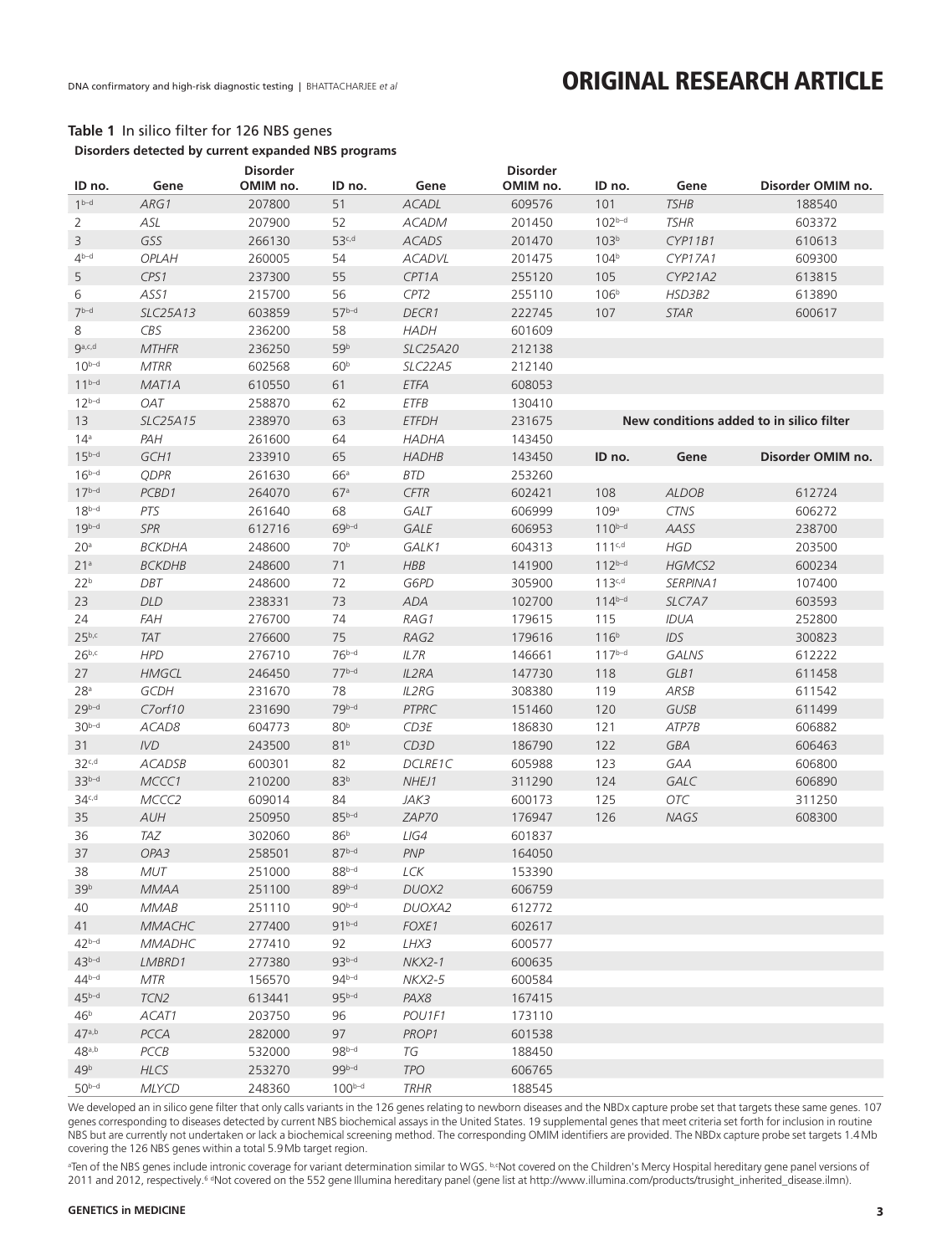especially for disorders such as cystinosis (OMIM 219800) that are not readily detectable via biochemistry. Recently, second-tier testing using amplicon NGS has been proposed for severe combined immunodeficiency disease (OMIM 300400) after primary screening of T-cell receptor excision circles from DBS.<sup>25,26</sup>

We undertook the development of fast-turnaround, minimally invasive, and cost-effective clinical sequencing and reporting in newborns, allowing a simplified testing menu that utilizes both WES and a more focused panel approach (NBDx), along with *in silico* gene filters (**Figure 1a** and **Table 1**). In a retrospective proof-of-concept study, we determined the performance in the context of sequence variants associated with metabolic and other genetic disorders responsible for common phenotypes in the neonate.

## **MATERIALS AND METHODS**

### **Patient Samples**

Validation specimens, unless stated otherwise, were obtained from patients with known causal mutations in the Amish and Mennonite populations examined at the Clinic for Special Children (CSC) in Strasburg, Pennsylvania. Specimens were collected under informed consent as part of diagnostic and research protocols approved by both the Lancaster General Hospital and the Western Institutional Review Boards. In this cohort, the disease-causing mutations were initially characterized by traditional Sanger DNA sequencing and were blinded for our NGS study. The clinic provides diagnosis and management of patients with inherited metabolic and genetic diseases within Amish and Mennonite populations. Mutations in the Amish and Mennonites are not unique, but they occur in higher frequencies than they do in the general population. The high incidence of disease and carrier cases can thus be used to validate the analytical test performance and genotype–phenotype concordance of new testing methodologies.

#### **Sample Processing, Target Capture, and NGS**

Briefly, isolated DNA was fragmented, barcoded with NGS library adapters, and incubated with oligonucleotide probes for DNA target capture, as outlined by the manufacturer (Roche Diagnostics, Indianapolis, IN), for all coding exons (SeqCap EZ Human Exome Library v2.0; 44-Mb target) or the NBDx targeted panel (SeqCap EZ Choice; up to 7-Mb target). Sequencing was performed with 2×75bp HiSeq2500 rapid runs (Illumina, San Diego, CA). All NGS experiments were performed in research mode while keeping read depth and quality to mimic clinical grade metrics: >70% reads on target; >70× mean target base coverage; and >90% target bases covered >20×. An additional experiment used Nextera Rapid Capture (TruSight Inherited Disease; Illumina) for *CYP21A2* testing on MiSeq.

#### **NGS Analysis**

Sequencing reads were aligned to hg19/GRCh37 using Burrows-Wheeler Aligner for short alignments,<sup>27</sup> followed by Genome Analysis Toolkit v2.0 variant calling pipeline<sup>28,29</sup> running on the Arvados platform [\(http://arvados.org](http://arvados.org)). Opal 3.0 from Omicia [\(http://www.omicia.com](http://www.omicia.com)) was used for variant annotation and analysis following guidelines of the American College of Medical Genetics.30

#### **ClinVar Site Coverage Calculation**

ClinVar sites [\(http://www.ncbi.nlm.nih.gov/clinvar/\)](http://www.ncbi.nlm.nih.gov/clinvar/) were determined by intersecting the NBDx tiled regions with the ClinVar track in the UCSC Browser [\(http://genome.ucsc.edu/\)](http://genome.ucsc.edu/) and removing duplicates to give a total of 6,215 unique ClinVar sites.

#### **RESULTS**

### **TNGS Workflow Test Using In Silico NBS Gene Filter and Rapid Turnaround**

New NGS workflows are typically benchmarked against the traditional Sanger sequencing technology. CSC had previously identified more than 100 variants among the 120 different disorders identified at the clinic by Sanger sequencing, 32 of which were causal mutations for inborn errors of metabolism that are routinely screened by NBS. We used 10 of the CSC patient samples identified by such benchmark methods to optimize WES and *in silico* filtering for detection of the causal genetic variants.

The WES workflow was initially tested with two disease cases that are common in the Amish and Mennonite populations, propionic acidemia and maple syrup urine disease type 1A, to identify attributes of filtering regimens and causal variants (**Table 2**). Simple filters for coverage, allele frequency, and pathogenicity reduced the number of variants in the WES samples from an average of 11,014 for exonic protein impact to 590. The *in silico* 126-gene NBS filter described in **Table 1** reduced this to approximately four mutations, and the Sanger-validated causative homozygous mutations were easily identified. Thereafter, we undertook a blinded retrospective validation study using eight randomly selected samples from the same population to benchmark our results and demonstrate achievable turnaround times. The entire workflow from blood sample isolation through target capture, sequencing on a HiSeq 2500 in rapid run mode, informatics, and interpretation was parallel-processed within 105 hours for the eight WES samples (**Figure 1b**). Capture performance data indicated that, on average, 95% of the target bases were covered at 10× read depth or more and, of the total mapped reads, 73% were in WES target regions (**Supplementary Table S1** online). Using the 126-gene NBS *in silico* filter, the correct disorder and mutation, as previously validated by Sanger sequencing, were quickly identified by TNGS in all eight samples. One subject was suspected to be a compound heterozygote for *PAH* ((c.782 G>A/c.284-286del) OMIM 261600), indicative of phenylketonuria. This subject also had a heterozygous carrier mutation in *MCCC2* (OMIM 609014), which is commonly present in the Amish population. A similar situation was found in the subject with 11-β-hydroxylase deficiency, whereby a carrier of the c.646 G>A mutation responsible for adenosine deaminase deficiency was identified. This mutation is also known to segregate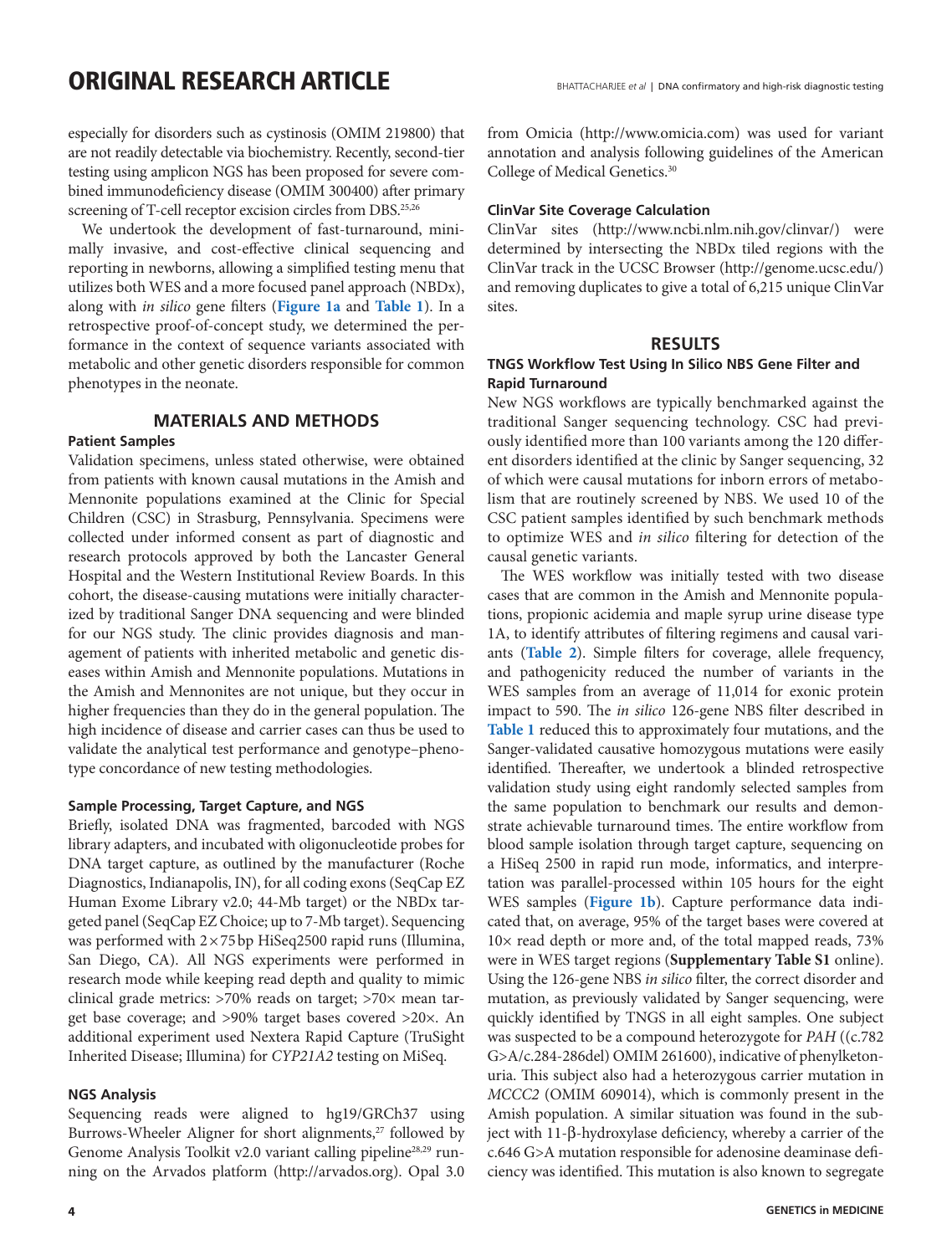#### **Table 2** Application of in silico gene filtering to blinded samples from WES

|                |                    |                           |                    |          |              |                           |                   | <5% MAF                                  | 552-Gene<br>hereditary<br>filter <sup>a</sup> | 126-Gene<br><b>NBS</b> filter <sup>a</sup> |
|----------------|--------------------|---------------------------|--------------------|----------|--------------|---------------------------|-------------------|------------------------------------------|-----------------------------------------------|--------------------------------------------|
| Sample         | Gene               | <b>Transcript variant</b> | Protein<br>variant | Zygosity | <b>Reads</b> | <b>Exonic</b><br>variants | Protein<br>impact | $\geq$ 5 Reads<br>(PI, OS<br>$\geq 0.65$ | Total (Hom)                                   | Total (Hom)                                |
| Pipeline test  |                    |                           |                    |          |              |                           |                   |                                          |                                               |                                            |
| 28480          | <b>BCKDHA</b>      | $c.1312$ T>A              | p.Tyr438Asn        | Hom      | 35           | 23069                     | 11461             | 687                                      | 19(1)                                         | 3(1)                                       |
| 28839          | PCCB               | c.1606A > G               | p.Asn536Asp        | Hom      | 49           | 21681                     | 10567             | 493                                      | 13(2)                                         | 4(1)                                       |
| Average        |                    |                           |                    |          | 42           | 22375                     | 11014             | 590                                      | 16(2)                                         | 4(1)                                       |
| Rapid TNGS     |                    |                           |                    |          |              |                           |                   |                                          |                                               |                                            |
| S <sub>1</sub> | ILZR               | c.2T>G                    | p.Met1Arg          | Hom      | 198          | 24992                     | 14080             | 531                                      | 29(0)                                         | 2(1)                                       |
| S <sub>3</sub> | <b>BTD</b>         | c.1459T>C                 | p.Trp487Arg        | Hom      | 74           | 25233                     | 14269             | 599                                      | 18(2)                                         | 3(1)                                       |
| S4             | CYP11B1            | c.1343G > A               | p.Arg448His        | Hom      | 57           | 24733                     | 14051             | 604                                      | 24(7)                                         | 7(1)                                       |
|                | ADA <sup>b</sup>   | c.646G > A                | p.Gly216Arg        | Het      | 66           |                           |                   |                                          |                                               |                                            |
| S <sub>5</sub> | PAH                | c.782G > A                | p.Arg261Gln        | Het      | 33           | 25275                     | 14363             | 729                                      | 30(1)                                         | 6(0)                                       |
|                | PAH                | c.284 286del              | p.lle95del         | Het      | 35           |                           |                   |                                          |                                               |                                            |
|                | MCCC2 <sup>b</sup> | c.295G > C                | p.Glu99Gln         | Het      | 61           |                           |                   |                                          |                                               |                                            |
| <b>S6</b>      | <b>ACADM</b>       | c.985A>G                  | p.Lys329Glu        | Hom      | 101          | 24782                     | 13909             | 585                                      | 19(4)                                         | 3(2)                                       |
| <b>S7</b>      | <b>CFTR</b>        | c.1521_1523del            | p.Phe508del        | Hom      | 43           | 25128                     | 14142             | 646                                      | 25(6)                                         | 6(2)                                       |
| S <sub>9</sub> | <b>MTHFR</b>       | c.1129C > T               | p.Arg377Cys        | Hom      | 92           | 25805                     | 13968             | 567                                      | 24(2)                                         | 4(1)                                       |
| <b>S10</b>     | <b>GALT</b>        | c.563A>G                  | p.Gln188Arg        | Hom      | 79           | 24743                     | 14123             | 598                                      | 26(2)                                         | 7(1)                                       |
|                | $C7$ orf $10b$     | c.895C > T                | p.Arg299Trp        | Het      | 70           |                           |                   |                                          |                                               |                                            |
| Average        |                    |                           |                    |          | 76           | 25086                     | 14113             | 607                                      | 24(3)                                         | 5(1)                                       |
| <b>SD</b>      |                    |                           |                    |          | 44           | 362                       | 149               | 59                                       | 4(2.4)                                        | 2(0.6)                                     |

MAF, minor allele frequency; NBS, newborn screening; OS, Omicia score; PI, protein impact; TNGS, targeted next-generation sequencing; WES, whole-exome sequencing. Total number of WES variants, including those that have PI, after GATK2 variant processing is noted. For each, the Sanger-validated causative mutations and number of variants recovered using various filters are shown for WES samples.

<sup>a</sup>126-Gene NBS filter (**Table 1**) and 552-gene hereditary filter<sup>6</sup> include the specified genes filter plus ≥5 reads, <5% MAF, PI, and OS ≥0.65. Numbers in brackets are the same filters plus homozygosity. *bCarrier mutation*.

in the Amish population. All other samples were found to be homozygous for the common mutations known to occur in the Amish and Mennonite populations (**Table 2**). Further, an alternate *in silico* gene filter representing 552 genes on the Illumina hereditary panel<sup>6</sup> did not detect the mutations in *IL7R* and *MTHFR* (false-negative calls), which are genes that are not targeted in that panel.

### **Validation of DNA Isolation From Minimally Invasive DBS and Small-Volume Whole Blood for TNGS**

We demonstrated robust and reproducible recovery of sufficient dsDNA from DBS for TNGS libraries (**Supplementary Note S1** online), which, to our knowledge, has not been widely used except for research protocols in methylation assays.<sup>31,32</sup> Using our methods, we see similarly high-quality TNGS performance of DNA isolated from DBS as compared with the standard 10ml of whole blood and saliva (**Supplementary Figure S1** online). With a control sample set, our protocols yielded ~450ng doublestranded DNA (dsDNA) from one-half of a single saturated spot from the DBS card, representing 25 µl blood (as measured by the dsDNA-specific Qubit assay; **Supplementary Table S2** online). The SeqCap EZ capture method used here requires 200ng dsDNA, and an additional 10 to 20ng for quality-control measurements. Recent methods of NGS library construction claim

as little as 50ng dsDNA for library construction (e.g., Nextera). Whole-genome amplification (WGA) could mitigate in cases of insufficient yield,<sup>33</sup> and we have been successful in performing TNGS with DNA from DBS after WGA using Repli-G Ultrafast (Qiagen). In comparisons of matched samples, the addition of WGA resulted in approximately 5% lower target region covered at read depths 10× to 100× (**Supplementary Figure S1b** online), yet concordance remained near 100% across approximately 80 variants (data not shown).

## **Newborn-Specific Targeted Gene Panel (NBDx) Capture and NGS Performance**

To measure NBDx gene panel performance, we tested 36 clinical samples that had mutations for metabolic diseases from the Amish and Mennonite populations (**Table 3**, **Supplementary Table S3** online). Eight samples from this set were common with those of the WES analysis performed earlier. All samples were previously characterized by Sanger sequencing but were anonymized and thus interpreted in a blinded fashion regarding the disorder and mutation present. It was ultimately revealed that the samples had causative mutations in 18 separate disease-related genes. Eleven samples in the set showed 19 different mutations spanning across the glutaric acidemia type I gene, *GCDH* (arrows in **Figure 2a**).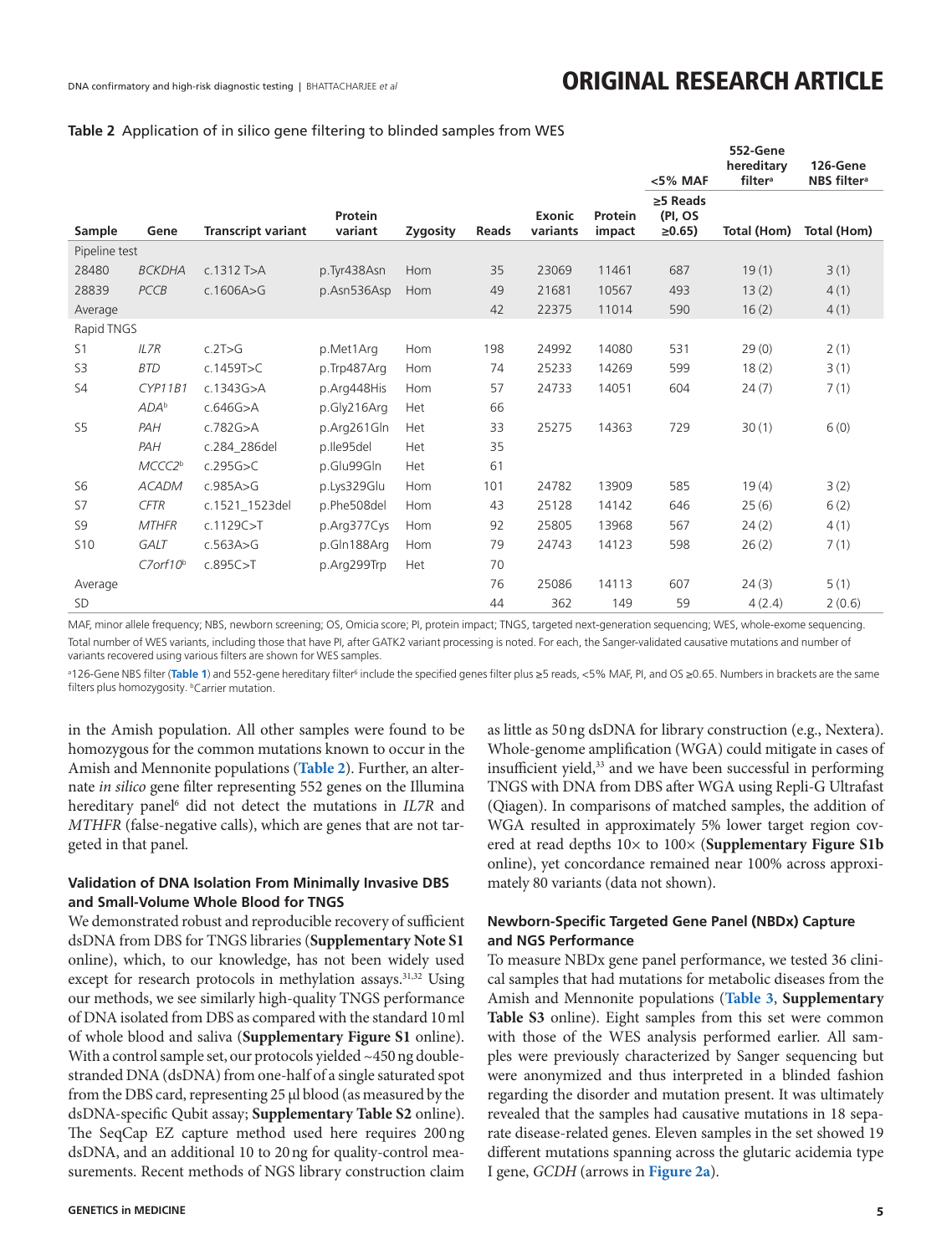Next, we compared NBDx for capture enrichment performance against WES. NBDx captures were processed at 20 samples per HiSeq2500 lane in rapid run mode, as compared with four samples for WES (**Supplementary Table S1** online). The average reads on target were approximately twofold higher for NBDx compared with WES (151× vs. 88×) because of focused sequencing combined with a higher on-target specificity relative to WES (87% vs. 73%). Because read depth is a good predictor of variant detection (sensitivity), we used it to identify regions that are undercovered, i.e., less than 13 reads (**Figure 2a**). Sensitivity plots for *GCDH* and *PAH* across chromosomal positions were generated for WES or NBDx, as previously described by Meynert et al.<sup>34</sup> As expected, compared with NBDx, WES had lower sensitivity because of lack of intronic probe coverage in *PAH* and *GCDH*.

The increased average sequencing depth in NBDx ensured that fewer targeted regions would fall below stringent variant calling thresholds.34,35 This was demonstrated in coverage of approximately 6,215 ClinVar sites common to both WES and NBDx tiled regions, which measured call coverage in regions of clinical relevance that can be monitored in every sample in real time (**Figure 2b**). Furthermore, while both NBDx and WES started with more than 99% at  $1\times$  coverage, disparities began to show at 10× coverage; by 100× coverage, NBDx maintained 80% ClinVar coverage, but WES significantly declined to 39%. At 10× coverage, NBDx achieved close to 99.8% coverage, and at 1× coverage it achieved 99.99% coverage. We also empirically determined, by pooling samples and by allele dilution of rare pathogenic variants (e.g., *GCDH* (c.1262 C>T)), that heterozygous calls up to one-sixth proportion were called (observed as 18 reads out of 120 total reads for this variant in NBDx; other data not shown).

To assess uniformity or relative abundance of different targeted regions, we compared base distribution coverage. We obtained good uniformity on NBDx data sets, but WES data showed significant skew toward low coverage, which is likely to reduce confidence on zygosity calls (**Supplementary Figure S2a** online). To assess reproducibility, we performed comparisons for coverage depth at variant positions across matched data set pairs resulting from independent sample preparation and sequencing. The analysis suggested that DBS, 25 µl whole blood and saliva produced a similar proportion of calls with a high agreement (Pearson correlation coefficient = 0.9) between replicates (**Supplementary Figure S2b** online). Another aspect of reproducibility we measured is the variability of coverage between runs in tiled regions. For 12 samples, we charted the portion of the targeted region with sufficient coverage to achieve 95% sensitivity for heterozygous calls (>13 reads). The maximum value per region was designated as 1. The tiled regions, for which at least one sample had a value less than 1, are shown in **Supplementary Table S4** online. From comparisons across 4 to 20 unrelated TNGS samples and a simple statistic (*Z*-scoring), we detected highly variable regions such as homozygous intronic deletions in *PCCB* between exons 10 and 11.

#### **NGS Genotype Call Concordance**

To assess the genotype concordance, we compared our NGS genotype calls to a priori–generated Sanger sequencing calls from the 36 subjects at CSC. The variations ranged across a variety of mutation types, including nonsynonymous variations, indels, stop gained, and intronic/splice site variations (**Table 3** and **Supplementary Table S3** online). Concordance of disease calls based on NGS genotypes was determined according to two scenarios. The first was fully blinded to the condition present and only the NGS variant data were used to classify the genotype and assignment to a disease, whereas in the second scenario a description of the clinical phenotype was available to optimize the genotype call. Two damaging heterozygotes variants in the same disease gene were preliminarily assumed to be in *trans* until confirmation could be obtained from the de-blinded data. In patients, phasing of such haplotypes would typically be performed through Sanger sequencing of parents after NGS.

Using NGS genotype calls, we were able to make preliminary disease calls in 27 out of 36 cases blindly (75%), suggesting difficulty of correctly classifying disease variants without clinical phenotype information. Complications (as noted in **Table 3**) included the following: (i) inability to distinguish causal variants from other mutations, either dominant or variants of unknown significance (VUS) with a predicted "damaging" classification; (ii) variant calling errors that were found on de-blinding for clinical phenotype, but, once corrected, these cases were processed through our standard filtering regimen (**Supplementary Figure S3** online); (iii) no gene coverage (see *CYP21A2* below); and (iv) compound heterozygotes with an intronic second mutation, which require additional phenotype information. Clinical description plus a heterozygous damaging mutation in a disease-related gene enabled efficient intronic analysis within the same gene. Samples 9226 and 14691 had a combination of intronic mutations and heterozygosity in multiple genes.

A re-analysis with clinical summaries confirmed correct identification of mutations in seven additional disease or carrier cases, whereas two disease cases remained undetermined (ID 21901 and 27244) because the disease gene *CYP21A2* was not targeted because of high pseudogene homology; however, false-positive calls were not made on these samples. A separate capture using the Illumina hereditary panel,<sup>6</sup> that included *CYP21A2*, also failed to map the correct call. Two of the seven samples were carrier-status only (ID 23275 and 30221). Thus, with clinical phenotype, correct classification was obtained for 32 out of 34 disease cases (94.12%; 95% confidence interval, 80.29%–99.11%).

#### **DISCUSSION**

Identifying genetic disorders in newborns typically uses a tiered approach. Asymptomatic newborns who are identified as being at risk for disorders by NBS receive confirmation with second-tier testing (biochemical or genetic) on a repeat sample obtained from the patient in question. However, the genetic etiology, delayed onset, and/or "milder phenotype"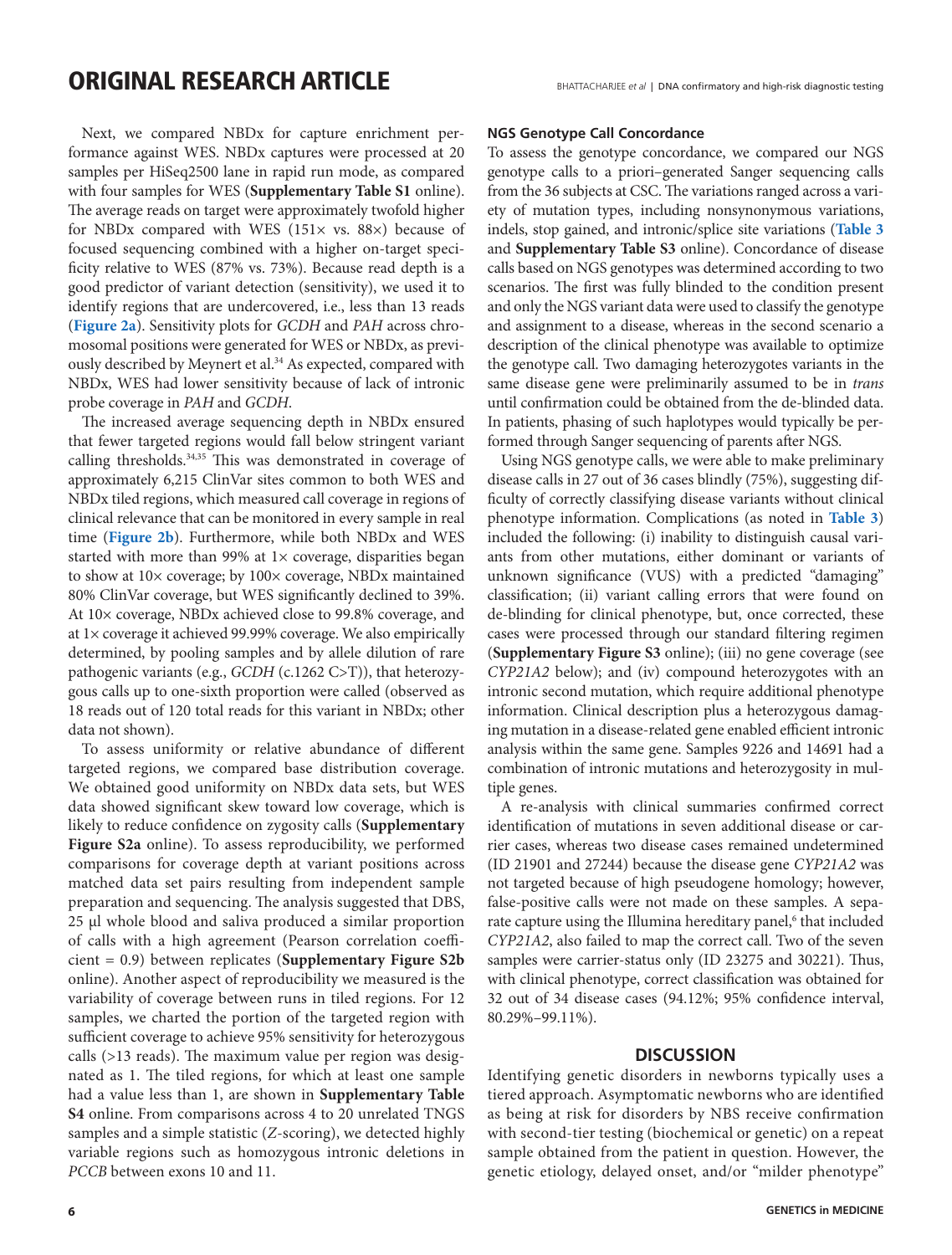## **Table 3** Concordance of called variants from blinded NBDx samples with a priori Sanger sequencing

|                    |                    |                   |             |                         |     |                           |              | Requiring          |
|--------------------|--------------------|-------------------|-------------|-------------------------|-----|---------------------------|--------------|--------------------|
|                    |                    | <b>Transcript</b> | Protein     |                         |     |                           | Called by    | clinical           |
| Sample             | Gene               | variant           | variant     | <b>Genomic location</b> | Zyg | <b>Type</b>               | filters only | phenotype          |
| S <sub>1</sub>     | ILZR<br><b>BTD</b> | c.2T>G            | p.Met1Arg   | g.5:35857081            | Hom | Nonsynonymous             | Yes          |                    |
| S3                 |                    | c.1459T>C         | p.Trp487Arg | g.3:15686822            | Hom | Nonsynonymous             | Yes          |                    |
| 54 <sup>a</sup>    | CYP11B1            | c.1343G > A       | p.Arg448His | g.8:143956428           | Hom | Nonsynonymous             | Yes          |                    |
| S5a                | PAH                | c.782G > A        | p.Arg261Gln | g.12:103246653          | Het | Nonsynonymous             | Yes          |                    |
|                    | PAH                | c.284_286del      | p.lle95del  | g.12:103288579          | Het | Nonframeshift<br>deletion |              |                    |
| S <sub>6</sub>     | <b>ACADM</b>       | c.985A>G          | p.Lys329Glu | g.1:76226846            | Hom | Nonsynonymous             | Yes          |                    |
| S7                 | <b>CFTR</b>        | c.1521_1523del    | p.Phe508del | g.7:117199645           | Hom | Nonframeshift<br>deletion | No           | Yesb               |
| S <sub>9</sub>     | <b>MTHFR</b>       | c.1129C > T       | p.Arg377Cys | g.1:11854823            | Hom | Nonsynonymous             | Yes          |                    |
| S10a               | <b>GALT</b>        | c.563A>G          | p.Gln188Arg | g.9:34648167            | Hom | Nonsynonymous             | Yes          |                    |
| S11                | GCDH               | c.1262C > T       | p.Ala421Val | g.19:13010300           | Hom | Nonsynonymous             | Yes          |                    |
| 4963               | <b>GCDH</b>        | c.1262 $C > T$    | p.Ala421Val | g.19:13010300           | Het | Nonsynonymous             | Yes          |                    |
|                    | GCDH               | c.219delC         | p.Thr73fs   | g.19:13002735           | Het | Frameshift deletion       |              |                    |
| 6810 <sup>a</sup>  | <b>GCDH</b>        | $c.395$ G $>A$    | p.Arg132Gln | g.19:13004357           | Het | Nonsynonymous             | <b>No</b>    | Yesc               |
|                    | GCDH               | $c.877$ G $>A$    | p.Ala293Thr | g.19:13007748           | Het | Nonsynonymous             |              |                    |
| 7066 <sup>a</sup>  | GCDH               | $c.680$ G>C       | p.Arg227Pro | g.19:13007063           | Het | Nonsynonymous             | Yes          |                    |
|                    | GCDH               | $c.127 + 1$ G>A   |             | g.19:13002337           | Het | Splice site               |              |                    |
| 7241               | <b>HPD</b>         | $c.85$ G $>A$     | p.Ala29Thr  | g.12:122295671          | Hom | Nonsynonymous             | Yes          |                    |
| 7656 <sup>a</sup>  | GCDH               | $c.383$ G $>A$    | p.Arg128Gln | g.19:13004345           | Het | Nonsynonymous             | Yes          |                    |
|                    | GCDH               | c.1060 G>A        | p.Gly354Ser | g.19:13008220           | Het | Nonsynonymous             |              |                    |
| 7901               | GCDH               | c.262 C > T       | p.Arg88Cys  | g.19:13002779           | Het | Nonsynonymous             | Yes          |                    |
|                    | GCDH               | c.1262 C > T      | p.Ala421Val | g.19:13010300           | Het | Nonsynonymous             |              |                    |
| 7912               | GCDH               | c.344 G>A         | p.Cys115Tyr | q.19:13004306           | Het | Nonsynonymous             | Yes          |                    |
|                    | GCDH               | $c.1063$ C $>$ T  | p.Arg355Cys | g.19:13008223           | Het | Nonsynonymous             |              |                    |
| 9226               | <b>ACADM</b>       | c.985A > G        | p.Lys329Glu | g.1:76226846            | Het | Nonsynonymous             | <b>No</b>    | Yes <sup>d,e</sup> |
|                    | <b>ACADM</b>       | $c.287 - 30A > G$ |             | g.1:76199183            | Het | Intronic                  |              |                    |
| 10241              | GCDH               | $c.190$ G>C       | p.Glu64Gln  | g.19:13002707           | Het | Nonsynonymous             | Yes          |                    |
|                    | GCDH               | $c.281$ G>T       | p.Arg94Leu  | g.19:13002939           | Het | Nonsynonymous             |              |                    |
| 10642 <sup>a</sup> | <b>GCDH</b>        | c.1093 G>A        | p.Glu365Lys | g.19:13008527           | Het | Nonsynonymous             | Yes          |                    |
|                    | <b>GCDH</b>        | c.1240G $>$ A     | p.Glu414Lys | g.19:13008674           | Het | Nonsynonymous             |              |                    |
| 13925              | c7orf10            | c.895C > T        | p.Arg299Trp | g.7:40498796            | Hom | Nonsynonymous             | Yes          |                    |
| 14691              | <b>DBT</b>         | c.634C > T        | p.Gln212*   | g.1:100681677           | Het | Stop gained               | <b>No</b>    | Yes <sup>d,e</sup> |
|                    | <b>DBT</b>         | $c.1209 + 5$ G>C  | splice site | g.1:100671996           | Het | Splice site               |              |                    |
| 16622              | ACADM              | c.985A > G        | p.Lys329Glu | g.1:76226846            | Het | Nonsynonymous             | No           | Yese               |
|                    | <b>ACADM</b>       | $c.600-18$ G>A    | intronic    | g.1:76211473            | Het | Intronic                  |              |                    |
| 18087 <sup>a</sup> | <b>BCKDHB</b>      | $c.548$ G $>C$    | p.Arg183Pro | g.6:80878662            | Het | Nonsynonymous             | Yes          |                    |
|                    | <b>BCKDHB</b>      | c.583_584ins      | p.Tyr195fs  | g.6:80878697            | Het | Frameshift insertion      |              |                    |
| 19283 <sup>a</sup> | GALT               | c.563A>G          | p.Gln188Arg | g.9:34648167            | Hom | Nonsynonymous             | Yes          |                    |
| 21901              | <b>CYP21A2</b>     | <b>NR</b>         |             |                         |     |                           | <b>No</b>    | No <sup>f</sup>    |
| 22785 <sup>a</sup> | GCDH               | c.1198 G>A        | p.Val400Met | g.19:13008632           | Het | Nonsynonymous             | No           | Yesc               |
|                    | GCDH               | c.1213A > G       | p.Met405Val | g.19:13008647           | Het | Nonsynonymous             |              |                    |
| 23275 <sup>a</sup> | <b>BTD</b>         | $c.1368$ A>C      | p.Gln456His | g.3:15686731            | Het | Nonsynonymous             | N/A          |                    |
| 23279 <sup>a</sup> | <b>BTD</b>         | c.1330G $>$ C     | p.Asp444His | g.3:15686693            | Hom | Nonsynonymous             | Yes          |                    |
| 25875              | <b>HPD</b>         | c.479A>G          | p.Tyr160Cys | g.12:122287632          | Het | Nonsynonymous             | Yes          |                    |
|                    | <b>HPD</b>         | $c.1005$ C>G      | p.lle335Met | g.12:122277904          | Het | Nonsynonymous             |              |                    |
| 26607              | GCDH               | c.442 $G > A$     | p.Val148lle | g.19:13004404           | Het | Nonsynonymous             | Yes          |                    |
|                    | GCDH               | c.452 $C > G$     | p.Pro151Arg | g.19:13004414           | Het | Nonsynonymous             |              |                    |
| 27244 <sup>a</sup> | CYP21A2            | <b>NR</b>         |             |                         |     |                           | No           | No <sup>f</sup>    |
| 27527              | <b>BCKDHA</b>      | c.649 $G > C$     | p.Val217Leu | g.19:41928071           | Het | Nonsynonymous             | Yes          |                    |
|                    | <b>BCKDHA</b>      | c.659C>T          | p.Ala220Val | g.19:41928081           | Het | Nonsynonymous             |              |                    |
| 29351              | MCCC2              | $c.295$ G>C       | p.Glu99Gln  | g.5:70895499            | Hom | Nonsynonymous             | Yes          |                    |
| 30221ª             | <b>HPD</b>         | c.479A > G        | p.Tyr160Cys | g.12:122287632          | Het | Nonsynonymous             | N/A          |                    |
| 31206 <sup>a</sup> | MCCC2              | c.517_518ins      | p.Ser173fs  | g.5:70900187            | Hom | Frameshift insertion      | <b>No</b>    | Yesb               |
| 31908              | HSD3B2             | $c.35$ G $>A$     | p.Gly12Glu  | g.1:119958077           | Hom | Nonsynonymous             |              |                    |
|                    |                    |                   |             |                         |     |                           | Yes          |                    |

Variant calls for causal mutations and carrier statuses in blinded samples previously Sanger sequenced at the Clinic for Special Children. Samples are further marked for any requirements of de-blinding for clinical characteristics prior to identification from the targeted next-generation sequencing pipeline. Also noted are discrepancies, potential false positives, and other issues for identification.

@Sample has at least one carrier mutation in the 126 NBS genes. ®Misannotated during first filtering. «Could not distinguish from another gene with two heterozygous variants.<br>®False nositive in absence of clinical descript False positive in absence of clinical description. <sup>e</sup>Intronic filter applied after clinical information given. <sup>f</sup>CYP21A2 not tiled on panel (due to pseudogene).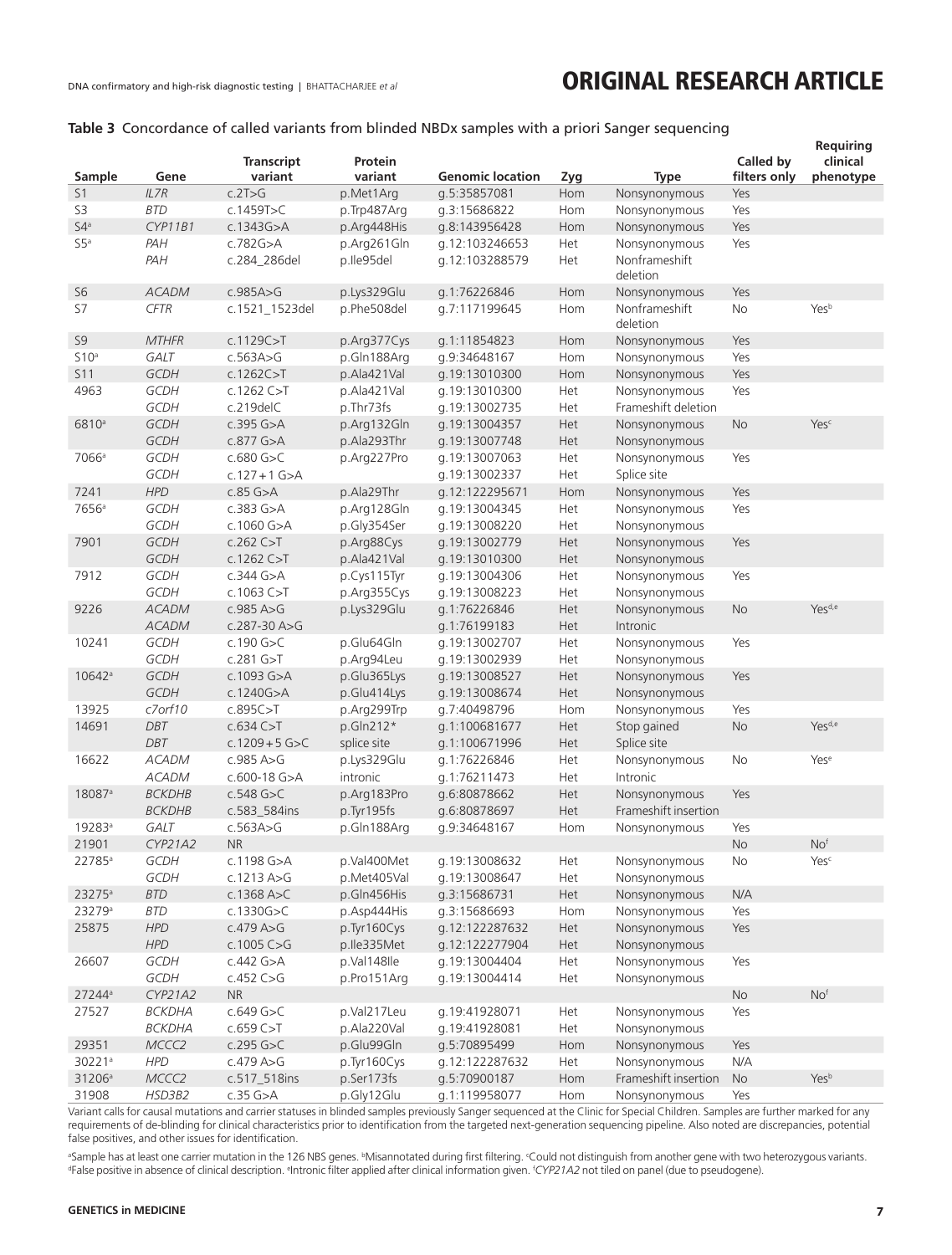

**Figure 2 Newborn-specific targeted gene panel (NBDx) capture and sequencing performance.** (**a**) Sensitivity plots for *PAH* and *GCDH* with matched whole-exome sequencing (WES)/NBDx pairs. Plot generation was based on sensitivity of 1, representing a coverage depth of ≥13 reads.<sup>35</sup> Location of tiled probes for WES and NBDx across each RefSeq gene is shown. Mutations detected are indicated by arrows. (**b**) Fraction of ClinVar sites represented on WES and NBDx regions at different coverage depths. The percentage of ClinVar sites from the NBDx tiled regions with sequencing reads that reach increasing coverage depths, as determined using Samtools pileup [\(http://samtools.sourceforge.net](http://samtools.sourceforge.net)). The graph includes data from eight matched samples captured for WES (red) and NBDx (blue).

are probably missed. Symptomatic newborns, such as those admitted to a NICU, undergo an initial clinical assessment and sequential diagnostic testing to "rule out" causation; these require nomination based on history or clinical opinions, thus limiting the diagnostic rate and efficiency.<sup>10,11</sup> Because blood draws are also of concern in newborns, it makes practical sense to utilize a single multigene sequencing panel to minimize sequential analysis and avoid delayed diagnosis.

The approach of using gene panels and *in silico* filters provides a systematic parallel or iterative review of symptom(s) and diseases from a molecular standpoint by providing information on the exact genes, their variant(s), and associated future risks (for family planning because of parental carrier status). The risks of potential harm attributable to variants of unknown significance, incidental findings, or false positives on NBDx are several orders of magnitude lower than in WGS and are not much different from existing concerns regarding current NBS algorithms or single-gene testing. It is important to realize that the burden of disease mutations and their combinations on phenotype or effect of cumulative mutations in genetic pathways that may act synergistically is not clearly monitored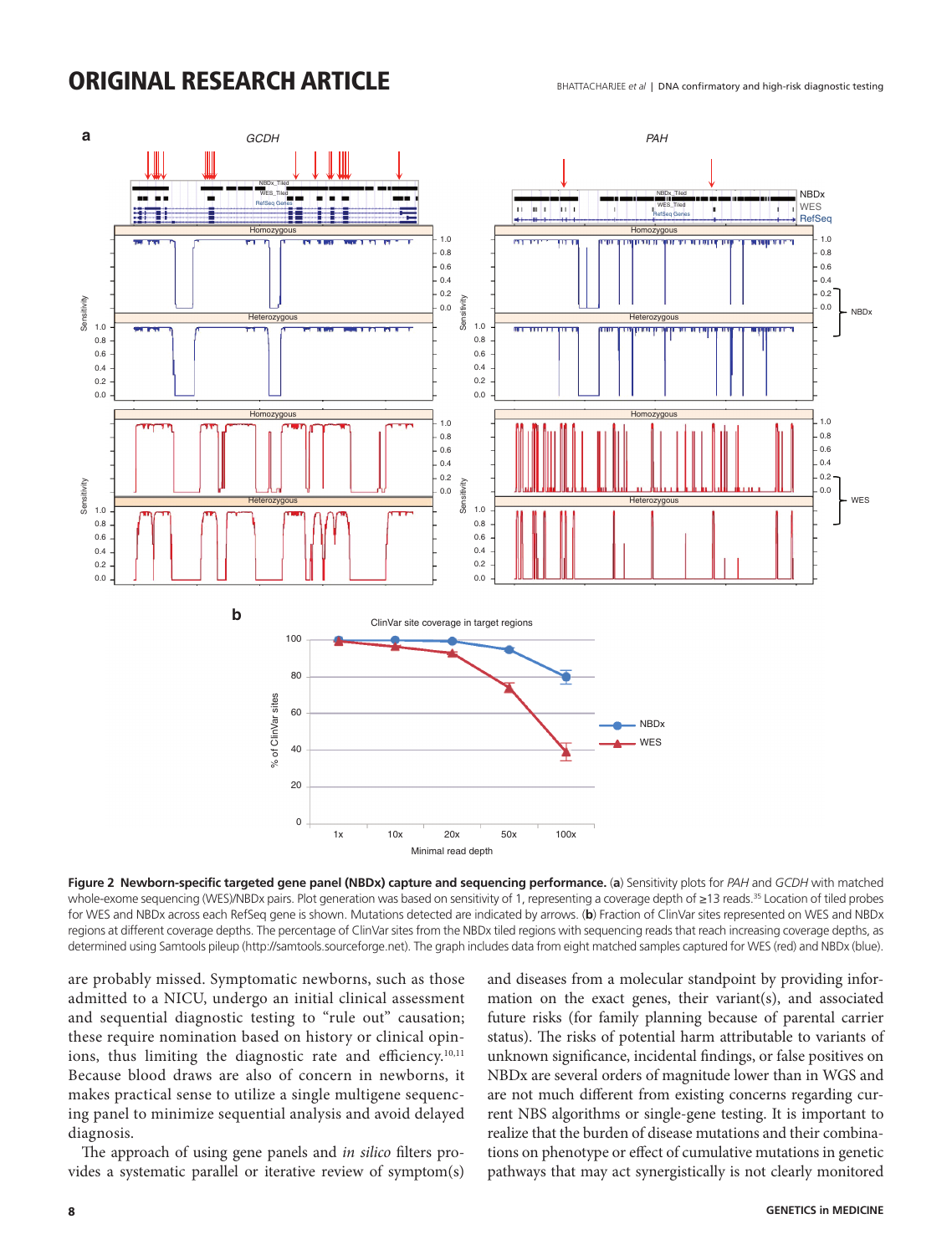by NBS or single-gene sequencing for newborn diseases. Even for the limited *in silico* filter size of 126 genes and 36 cases studied here, we found 19 incidental carrier mutation that were previously described in the Amish and Mennonite populations (**Table 3** and **Supplementary Table S4** online), indicating that such information should help in identifying subclinical traits and reproductive planning.

In the context of neonatal care, genomic tests like NBDx and WES can, as part of a testing menu, precisely inform in one test what the prenatal tests, ultrasounds, amniocentesis, and NBS test sometimes cannot. WES as a first-tier screening approach in newborns has not been recommended by the recent American College of Medical Genetics policy statement.<sup>36</sup> However, as a secondary screen and guided by phenotype, it is consistent with the policy statement. Both NBDx and WES still require ethical considerations (e.g., to determine psychological impact of being found to be a carrier). Diagnosis can be helpful, even when no therapies are available, and allows parents of affected children to be informed about their care up-front and receive genetic counseling regarding the risk for future pregnancies.<sup>6</sup>

The developed comprehensive rapid test workflow for second-tier NBS testing and high-risk diagnosis of newborns for multiple genetic disorders is approaching the 2- to 3-day turnaround necessary for newborns to avoid medical sequelae. The test can currently be parallel-processed for 8 to 20 samples per lane and completed in 105 hours (approximately 4.5 days); and several approaches to reduce turnaround time show promise, such as alternate library preparation and reduced hybridization time. In cases in which mutations are suspected to be in *trans*, additional follow-up testing will be required. A significant milestone we have demonstrated here is the minimally invasive isolation of high-quality dsDNA from DBS and small blood volumes (25–50 µl) in sufficient amounts for TNGS. Adoption of DBS-based NGS testing may significantly reduce the burden of using more expensive lavender (purple) top tubes for blood collection, which add to special handling, shipping, and storage costs. Moving an NGS test to DBS enables widespread utility using centralized NGS testing facilities. When available, cord blood could be used as an alternative minimally invasive biological specimen source for TNGS, or dried on a card, similar to current DBS, for simplified transport.

When disease heterogeneity or multigene diseases are encountered during the newborn period (e.g., phenylketonuria, severe combined immunodeficiency disease, maple syrup urine disease, propionic acidemia, glutaric acidemia), a TNGS assay covering approximately 100 to 300 disease genes is as costeffective as Sanger sequencing test(s) for quickly confirming or "ruling out" clinical suspicion or false-positive results.<sup>26,37</sup> The cost of NBDx (**Supplementary Note S2** online) is significantly less than that of WES, and both tests are expected to be similar in price range to diagnostic tests currently on the market and therefore should enable replacement of single-gene tests, as justified by delays and increased patient-management costs.<sup>6,10,11</sup>

We established performance benchmarks supporting direct clinical use similar to WGS newborn/pediatric testing of

Mendelian diseases.<sup>6</sup> In the NICU setting, either WES or NBDx adapted for minimal invasive sample size or rapid turnaround may assist in detecting mutations and diagnosing the critically ill, some of whom may have metabolic decompensation at birth. Even after NBS, cases of cystic fibrosis and metabolic conditions are routinely missed (false negatives) because of various causes, including biochemical cutoffs. This suggests NGS-based testing has the potential to add to sensitivity; however, critically ill newborn populations would need to be surveyed. We did not extend our studies to WGS because we see several performance challenges to clinical adoption. A recent study noted that 10 to 19% of inherited disease genes were not covered by WGS at accepted standards for single-nucleotide variant discovery.<sup>38</sup> By contrast, in real time we noted 99.8% analytical sensitivity of ClinVar coverage in NBDx panels because of higher base coverage than the WES panel. Because deletion analysis and deep intronic or promoter variations are typically not covered in WES, it is likely to increase false negatives, as we have observed across PCCB intronic regions. We have also detected exon deletion in one maple syrup urine disease case (data not shown).

Our ability to pinpoint the clinical phenotype of an individual on the basis of "genotype" alone is still in its infancy; in our case, only 27 of 36 NBS disease cases were classified correctly without phenotype information. It is typically assumed that, at least for monogenic disorders, the genotype–phenotype relationship would be simple. However, many instances abound when, despite a classic disease-causing mutation, the phenotype is absent. Phenotypic information as part of NBS or clinical diagnosis can improve genotype call. Thus, with the clinical phenotype description, single-nucleotide variations in exons, introns (up to 30bp away from an exon), and indels were correctly detected in 32 of 34 Amish or Mennonite disease cases and two carrier cases. It is foreseeable that with phenotypic information, a heuristic variant- and disease-calling pipeline can be built and automated.39

We also observed that compound heterozygous conditions are often not callable from NGS alone because current technologies cannot differentiate between *cis* or *trans* phasing. Of all 36 cases, identification of the disease-causing mutation was only missed in two cases (false negatives), with both being coding mutations in *CYP21A2*, which has a 98% homology to its pseudogene (*CYP21A1*) and frequently undergoes gene-conversion events. Thus, this region is not callable using hybridizationbased assays combined with short-read NGS sequencing.<sup>40</sup>

Two compelling forces are expected to drive adoption of genetic testing in newborns with symptoms. First is the need for rapid, minimally invasive diagnosis to treat and minimize adverse outcomes. Second is the financial incentive to shorten length of stay and reduce overall patient-management costs associated with delayed or inaccurate diagnosis. This study demonstrates that turnaround and sample requirements for newborn genetic cases are achievable using TNGS, and that combining genetic etiology (via TNGS) with phenotype will help us arrive at a comprehensive clinical understanding promptly. Larger prospective studies using newborns should reveal more regarding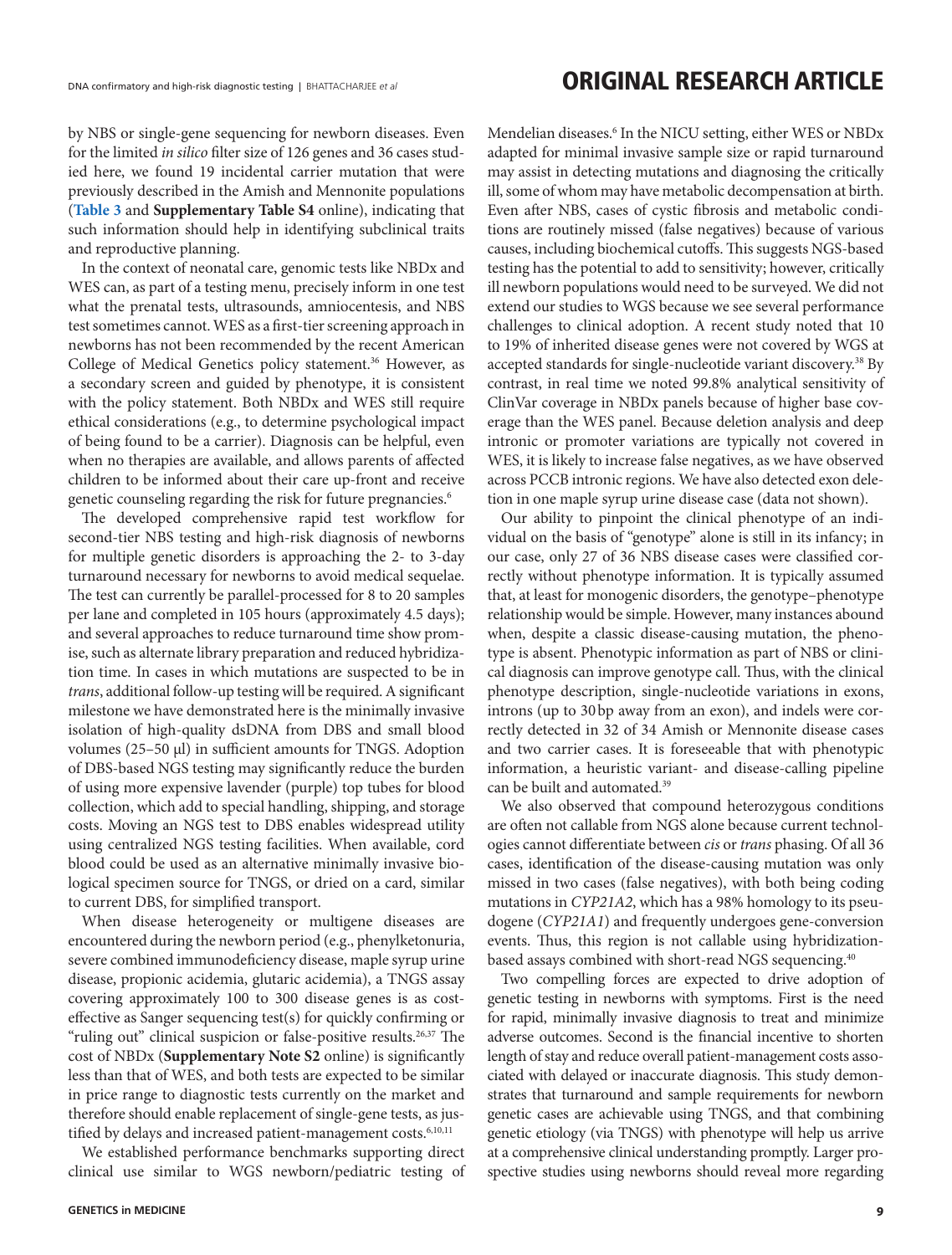clinical utility, diagnostic rates, and added value over the current standard of care.

### SUPPLEMENTARY MATERIAL

Supplementary material is linked to the online version of the paper at<http://www.nature.com/gim>.

#### ACKNOWLEDGMENTS

This work has been funded by the phase I SBIR NIH grants from NIDCD (1R43DC013012-01) and NICHD (1R43HD076544-01) to A.B. and E.W.N. (Parabase Genomics principal investigators), as well as generous financial support of early-stage investors in Parabase Genomics. We thank Yael Katan-Khaykovich, Angelica Laing, and Robert Liebman for DNA preparation and assay development. We thank David B. Gordon of MIT/Broad Institute, Adam Berrey and Ward Vandewege of Curoverse, and Edward Kiruluta of Omicia for their valuable support and advice. We thank Jordan Lerner-Ellis at University of Toronto for early data generation on the HiSeq2000 platform, Irina Tikhonova and colleagues for sequencing support at Yale Sequencing Center, and several faculty members in the Biology Department at University of Massachusetts, Boston, Massachusetts, for access to MiSeq platform, and Symmetric Computing Inc., Boston, Massachusetts, for access to a departmental supercomputer. All procedures followed were in accordance with the ethical standards of the responsible committee on human experimentation (institutional and national) and with the Declaration of Helsinki of 1975, as revised in 2000. Informed consent was obtained from all patients included in the study.

### **DISCLOSURE**

A.B. declares he is an employee, founder, and stockholder in Parabase Genomics. T.S. declares she is an employee of Parabase Genomics and has stock ownership in Parabase Genomics. S.K.W. is a consultant for Parabase Genomics. M.G.R. declares he is an employee, founder, and stockholder in Omicia Inc. E.P., K.S., and H.M. declare no conflict of interest other than compensation received for providing samples and supporting data analysis. E.W.N. and R.B.P. declare they are stockholders and scientific advisers to Parabase Genomics.

#### **REFERENCES**

- 1. Christianson A, Howson CP, Modell B. *Global Report on Birth Defects: The Hidden Toll of Dying and Disabled Children.* March of Dimes Birth Defects Foundation: White Plains, NY, 2006.
- 2. Landau YE, Lichter-Konecki U, Levy HL. Genomics in newborn screening. *J Pediatr* 2014;164:14–19.
- 3. The President's Council on Bioethics. [http://www.bioethics.gov/reports/](http://www.bioethics.gov/reports/newborn_screening/index.html) [newborn\\_screening/index.html.](http://www.bioethics.gov/reports/newborn_screening/index.html) 2008. Accessed 28 August 2014.
- 4. Costa T, Scriver CR, Childs B. The effect of Mendelian disease on human health: a measurement. *Am J Med Genet* 1985;21:231–242.
- 5. Kumar P, Radhakrishnan J, Chowdhary MA, Giampietro PF. Prevalence and patterns of presentation of genetic disorders in a pediatric emergency department. *Mayo Clin Proc* 2001;76:777–783.
- 6. Saunders CJ, Miller NA, Soden SE, et al. Rapid whole-genome sequencing for genetic disease diagnosis in neonatal intensive care units. *Sci Transl Med* 2012;4:154ra135.
- 7. Kaiser J. Genomics. Researchers to explore promise, risks of sequencing newborns' DNA. *Science* 2013;341:1163.
- 8. Ng SB, Turner EH, Robertson PD, et al. Targeted capture and massively parallel sequencing of 12 human exomes. *Nature* 2009;461:272–276.
- 9. de Ligt J, Willemsen MH, van Bon BW, et al. Diagnostic exome sequencing in persons with severe intellectual disability. *N Engl J Med* 2012;367:1921–1929.
- 10. Shashi V, McConkie-Rosell A, Rosell B, et al. The utility of the traditional medical genetics diagnostic evaluation in the context of next-generation sequencing for undiagnosed genetic disorders. *Genet Med* 2014;16:176–182.
- 11. Yang Y, Muzny DM, Reid JG, et al. Clinical whole-exome sequencing for the diagnosis of mendelian disorders. *N Engl J Med* 2013;369:1502–1511.
- 12. Guthrie R, Susi A. A simple phenylalanine method for detecting phenylketonuria in large populations of newborn infants. *Pediatrics* 1963;32:338–343.
- 13. Dussault JH, Laberge C. [Thyroxine (T4) determination by radioimmunological method in dried blood eluate: new diagnostic method of neonatal hypothyroidism?]. *Union Med Can* 1973;102:2062–2064.
- 14. Crossley JR, Elliott RB, Smith PA. Dried-blood spot screening for cystic fibrosis in the newborn. *Lancet* 1979;1:472–474.
- 15. Naylor EW. Recent developments in neonatal screening. *Semin Perinatol* 1985;9:232–249.
- 16. Pang SY, Wallace MA, Hofman L, et al. Worldwide experience in newborn screening for classical congenital adrenal hyperplasia due to 21-hydroxylase deficiency. *Pediatrics* 1988;81:866–874.
- 17. Naylor EW, Chace DH. Automated tandem mass spectrometry for mass newborn screening for disorders in fatty acid, organic acid, and amino acid metabolism. *J Child Neurol* 1999;14(suppl 1):S4–S8.
- 18. Chace DH, Kalas TA, Naylor EW. The application of tandem mass spectrometry to neonatal screening for inherited disorders of intermediary metabolism. *Annu Rev Genomics Hum Genet* 2002;3:17–45.
- 19. Herrmann MG, Dobrowolski SF, Wittwer CT. Rapid beta-globin genotyping by multiplexing probe melting temperature and color. *Clin Chem* 2000;46:425–428.
- 20. Spence WC, Paulus-Thomas J, Orenstein DM, Naylor EW. Neonatal screening for cystic fibrosis: addition of molecular diagnostics to increase specificity. *Biochem Med Metab Biol* 1993;49:200–211.
- 21. Comeau AM, Parad RB, Dorkin HL, et al. Population-based newborn screening for genetic disorders when multiple mutation DNA testing is incorporated: a cystic fibrosis newborn screening model demonstrating increased sensitivity but more carrier detections. *Pediatrics* 2004;113:1573–1581.
- 22. Andresen BS, Dobrowolski SF, O'Reilly L, et al. Medium-chain acyl-CoA dehydrogenase (MCAD) mutations identified by MS/MS-based prospective screening of newborns differ from those observed in patients with clinical symptoms: identification and characterization of a new, prevalent mutation that results in mild MCAD deficiency. *Am J Hum Genet* 2001;68:1408–1418.
- 23. Naylor EW, Hoffman EP, Paulus-Thomas J, et al. Neonatal screening for Duchenne muscular dystrophy: reconsideration based on molecular diagnosis and potential therapeutics. *Screening* 1992;1:99–113.
- 24. Dobrowolski SF, Banas RA, Suzow JG, Berkley M, Naylor EW. Analysis of common mutations in the galactose-1-phosphate uridyl transferase gene: new assays to increase the sensitivity and specificity of newborn screening for galactosemia. *J Mol Diagn* 2003;5:42–47.
- 25. Puck JM. Neonatal screening for severe combined immune deficiency. *Curr Opin Allergy Clin Immunol* 2007;7:522–527.
- 26. Saavedra-Matiz CA, Isabelle JT, Biski CK, et al. Cost-effective and scalable DNA extraction method from dried blood spots. *Clin Chem* 2013;59:1045–1051.
- 27. Li H, Durbin R. Fast and accurate short read alignment with Burrows-Wheeler transform. *Bioinformatics* 2009;25:1754–1760.
- 28. McKenna A, Hanna M, Banks E, et al. The Genome Analysis Toolkit: a MapReduce framework for analyzing next-generation DNA sequencing data. *Genome Res* 2010;20:1297–1303.
- 29. DePristo MA, Banks E, Poplin R, et al. A framework for variation discovery and genotyping using next-generation DNA sequencing data. *Nat Genet* 2011;43:491–498.
- 30. Richards CS, Bale S, Bellissimo DB, et al.; Molecular Subcommittee of the ACMG Laboratory Quality Assurance Committee. ACMG recommendations for standards for interpretation and reporting of sequence variations: revisions 2007. *Genet Med* 2008;10:294–300.
- 31. Beyan H, Down TA, Ramagopalan SV, et al. Guthrie card methylomics identifies temporally stable epialleles that are present at birth in humans. *Genome Res* 2012;22:2138–2145.
- 32. Aberg KA, Xie LY, Nerella S, Copeland WE, Costello EJ, van den Oord EJ. High quality methylome-wide investigations through next-generation sequencing